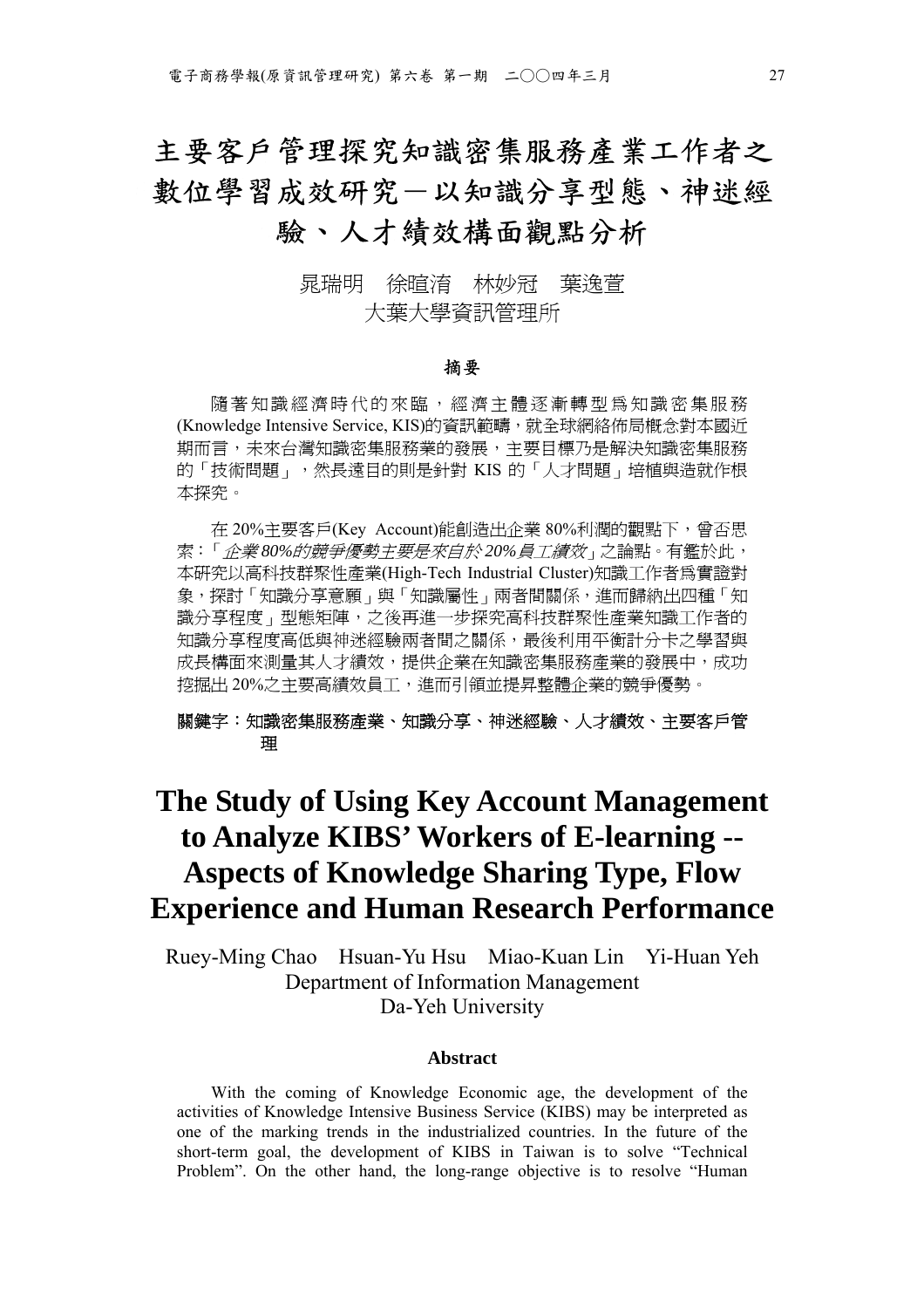Resource Problem".

The purpose of this research is discussing the knowledge workers of Hi-Tech Industrial Cluster with the Knowledge Sharing Types, the Flow, and the Human Research Performance. According to the aspect of "80% of profits are come from 20% of Key Accounts.", we try to find out whether the 80% of competitive advantages are mainly come from the 20% of employees' performance or not. Therefore, this research takes the knowledge workers of High-Tech Industrial Cluster as the experimental objects, discusses the relations between "knowledge sharing inclination" and "knowledge property", and then induces four types of matrices of "knowledge sharing degree". Furthermore, this research discusses the relations between the high or low of knowledge workers' knowledge sharing degree and their flow experience. Eventually, we survey knowledge workers' performance by using the Learning and Growth Perspective of the Balanced Scorecard. We hope to provide the enterprises some suggestions about the development of KIBS, succeed to find out the 20% of mainly high performance employees, and promote the competitive advantages of the whole enterprises.

#### **Keywords: Knowledge Intensive Business Service, Knowledge Sharing, Flow, Human Research Performance, and Key Account Management**

## **1.** 緒論

1996 年合作開發組織 (Organization for Economic Cooperation and Development, OECD)在報告中指出,知識經濟即將改變全球經濟發展的型態,以 既有知識源加以服務的行為實務,將成為企業生產力提升與成長的主要因素。隨 著知識經濟時代的來臨,經濟主體逐漸轉型為知識密集服務(Knowledge Intensive Service, KIS)的資訊範疇, 就全球網絡佈局概念對本國近期而言, 未來台灣知識 密集服務業的發展,主要目標乃是解決知識密集服務的「技術問題」,然長遠目 的則是針對 KIS 的「人才問題」培植與造就作根本探究。

許多有前瞻趨勢的企業已意識到在瞬息萬變的經營環境中,必須不斷提升 人力素質,才能確保企業競爭力。為了達到這個目的,組織可以藉著教育訓練活 動的實施來改善員工的績效,進而提升人力素質,以達到企業永續經營。資訊科 技的突飛猛進著實讓教育訓練開啓了另一扉頁,許多企業為了節省經營成本,且 讓員工可以不受時空的限制、快速且彈性學習所需的知識與技能,紛紛導入數位 化學習(E-Learning)。E-Learning 型態的知識分享機制是一種新崛起的學習模式, 在「教與學」及「知識服務」的概念下,也成為知識管理的一部份,其主要目的 在於將員工的知識留在企業裡,透過資訊科技的流通與分享功能,組織內部資訊 不僅唾手可得,也可使其他員工方便學習、減少摸索以避免重蹈覆轍,更有助於 服務組織成員的學習與成長。

基本而言,組織成員都應瞭解知識分享的好處,並且正面肯定於若能得到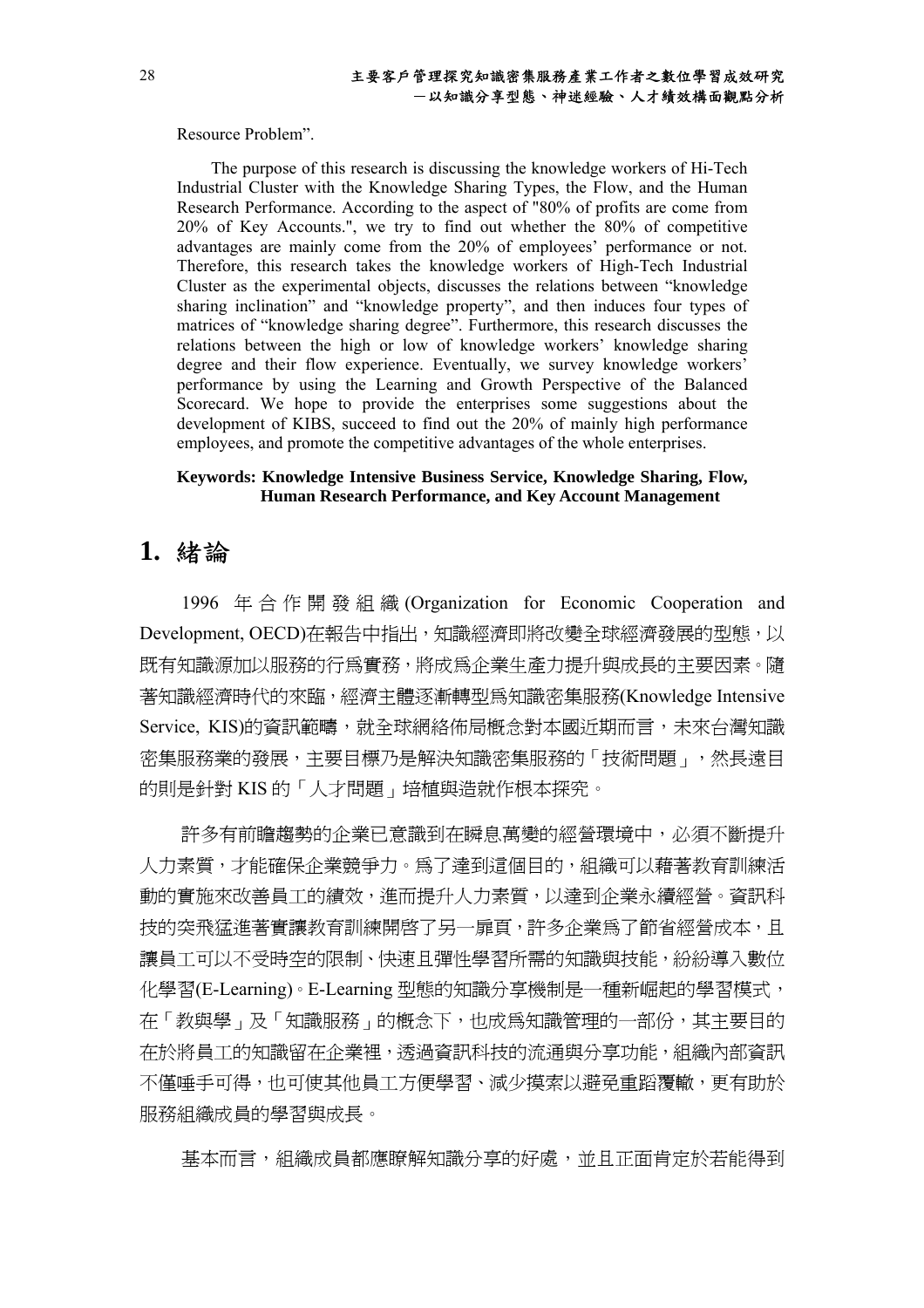別人所提供的有用知識,的確有加速自己競爭力與學習成長的催化作用。而良性 的知識分享模式有助於整體知識的流通與創新,且已有實證研究顯示知識分享意 願會影響知識分享行爲(Herzberg, 1959; Hoffman, 1975), 因此有效的知識分享必 須建立在具有知識分享意願的條件下才得以完善進行。然而隨著網路的的發展, 個人常分享的資訊與知識中,接近 60%-70%的知識幾乎都已經透過數位媒體 分享出去(陳永隆,2002)。Hoffman & Novak (1996)曾研究過網際網路的環境下 之網路使用者的心理狀態,並瞭解網路使用者的心理狀態即是 Csikszentmihalyi (1975)提出所謂的「神迷經驗 (Flow Experience)」。他認為當人們在進行活動時, 如果完全的透入情境當中,集中注意力,並且過濾掉所有與活動不相關的知覺, 即進入一種神迷的狀態,便是一種神迷經驗之使然。根據文獻探討,「神迷經驗」 是正面積極的心理狀態。而企業員工在 E-Learning 學習環境中,有人會神迷(Flow) 於數位化學習情境中,但知識分享程度卻不一定「高」;相對地,有人雖然不熱 衷於數位化學習情境當中,然知識分享程度也不一定是「低」的,因此不同知識 分享程度的高低與否,是否會對學習者在 E-Learning 神迷經驗帶來不同的影響, 是值得探討之。

在 20%主要客戶(Key Account)能創造出企業 80%利潤的觀點下,曾否思 索:「企業 *80%*的競爭優勢主要是來自於 *20%*員工績效」之論點。有鑑於此, 本研究以高科技群聚性產業(High-Tech Industrial Cluster)知識工作者為實證對 象,探討「知識分享意願」與「知識屬性」兩者間關係,進而歸納出四種「知識 分享程度」型態矩陣,之後再進一步探究高科技群聚性產業知識工作者的知識分 享程度高低與神迷經驗兩者間之關係,最後利用平衡計分卡之學習與成長構面來 測量高神迷經驗者其人才績效,提供企業在知識密集服務產業的發展中,成功挖 掘出 20%之主要高績效員工進而引領並提昇整體企業的競爭優勢。

## **1.1.** 研究目的

具體而言,本研究主要目的如下:

- (一) 探討知識分享意願與知識屬性之相關文獻,歸納分析知識分享程度關聯性。
- (二) 再者,分析不同知識分享程度高低與神迷經驗兩者間之相關性,瞭解不同 知識分享程度是否會對學習者在 E-Learning 神迷經驗產生不同的影響。
- (三) 最後,利用平衡計分卡之學習與成長構面來測量高神迷經驗者其人才績 效,提供企業在知識密集服務產業的發展中,成功挖掘出 *20%*之主要高績 效員工。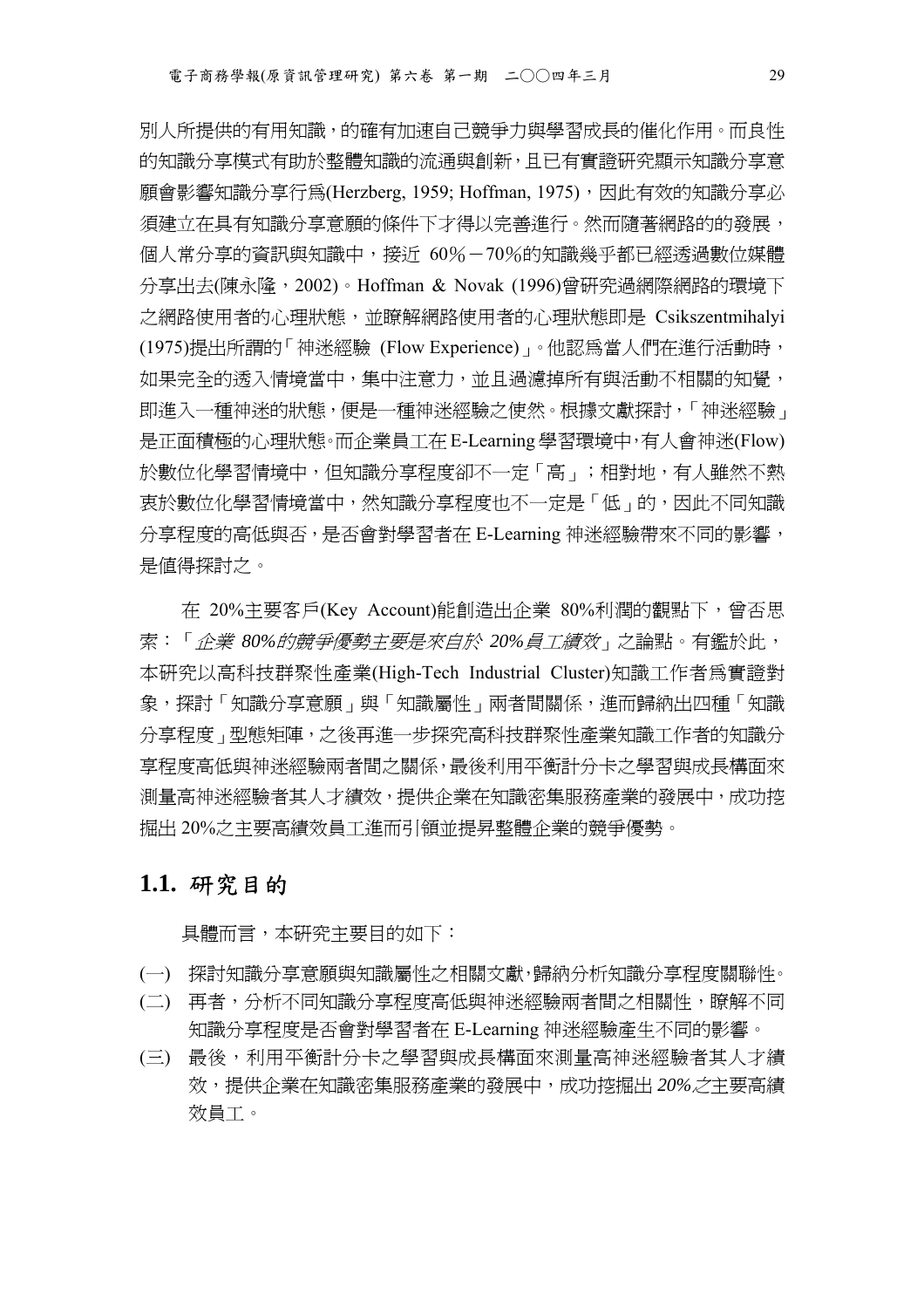# **2.** 文獻探討

## **2.1.** 知識分享

知識分享是一種溝通的過程,知識無法如同商品般可以自由地進行傳遞, 面對現今資訊洪流的情況下,所分享的知識內容之價值性,已不在於分享知識流 量的豐富與否,重要在於能否『在適當的時間與地點,將適量的知識,以適當的 方式,傳遞給適當的人』,以促進知識分享的成效。因任何領域知識可能同時涵 蓋隱性及顯性部份,所以如何採用具體行為,將內隱知識外顯化或將外顯知識內 隱化,則是一項重要課題。

### **2.1.1.** 知識分享意願**(Knowledge Sharing)**

Senge (1997)認為知識分享意指『協助他人發展有效的行動的能力,以及協 助他人了解某件事的箇中原委』,其主要目的為藉由知識分享而幫助他人學習的 歷程。根據 Hedlund (1994)與 Nonaka & Takeuchi (1995)之觀點,認為知識分享意 願會影響知識分享行為之產生(吳有順,2000)。Hoffman (1975)認為同理心 (empathy)會影響個人知識分享的意願。所謂同理心是指能設身處地的對他人當前 情緒產生的共鳴。當個人用同理心體會他人因對不了解的知識而產生痛苦時,個 人會傾向分享知識。本研究針對不同學者對於影響知識分享意願因素,彙整如下 表 1。

#### **2.1.2** 知識性質

Polanyi (1967)將知識性質區分為內隱(tacit knowledge)和外顯(explicit knowledge)兩種。他認為外顯知識是指可以被符碼化、制度化、容易透過語言傳 遞的知識;內隱知識是個人的與特定時空情境有關,且比較難以文字化及溝通。 Nonaka & Takeuchi (1995)將知識分為兩類:一類為內隱知識,此類的知識無法用 文字或句子表達個人主觀且實質的知識,其包含認知技能和經驗衍生的技能,只 可意會不可言傳的;另一類為外顯知識,此類的知識則容易以言語進行溝通及使 用文字紀錄下來以供傳遞。陳永隆(2002)則認為外顯知識,包括一切以文件、手 冊、報告、 程式等方式呈現的知識,不論是傳統的書面文件,或電子化後的檔 案,都是讓知識外顯的途徑。 內隱知識,則包括企業經營者或員工的經驗、技 術、文化、習慣等。由於學者分類的角度不盡相同,以下將諸位學者對於知識性 質分類所提出來的論點,加以整理如下表 2 所示。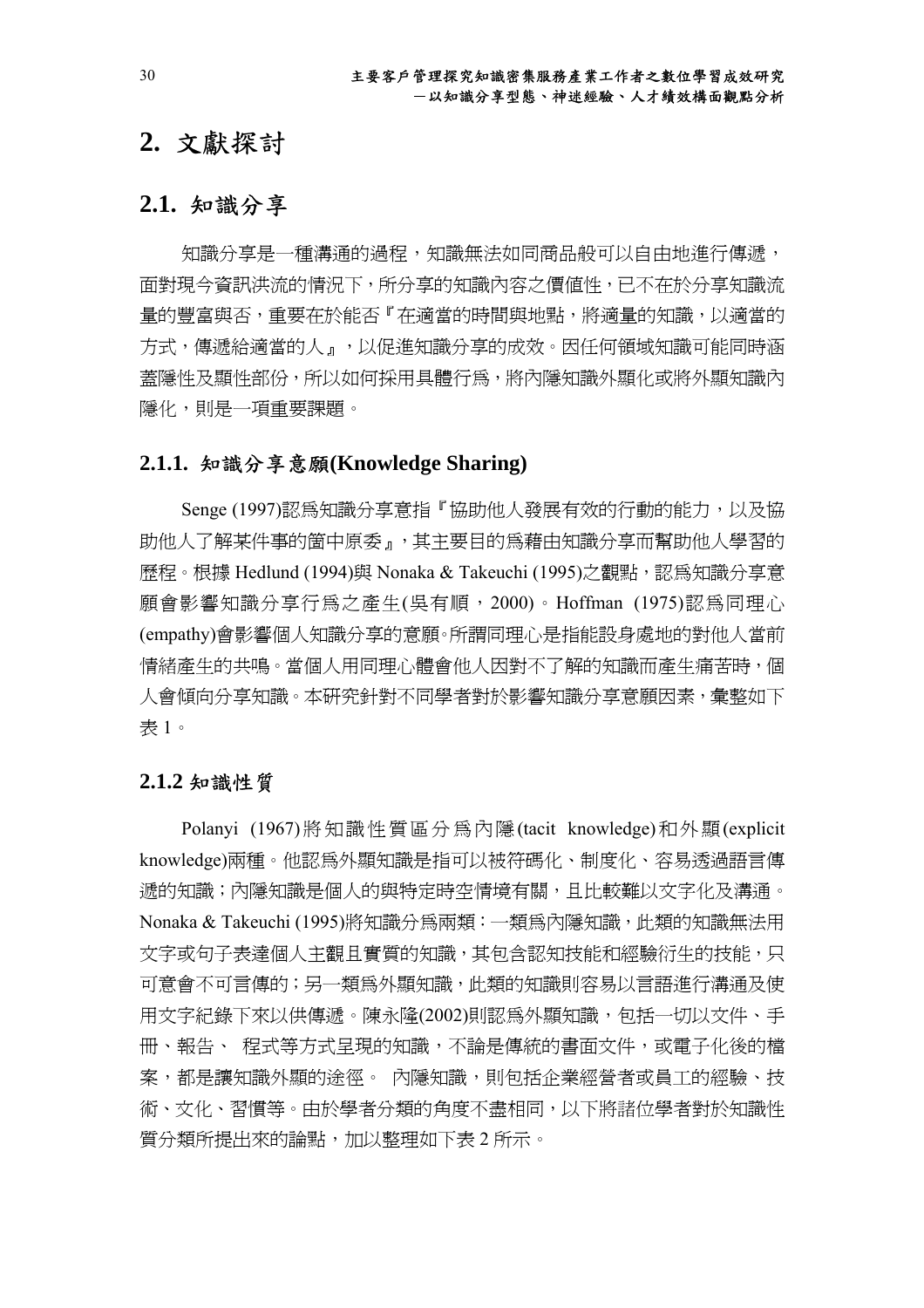表 1 影響知識分享意願因素之文獻彙整

| 文獻              | 内容                                   |
|-----------------|--------------------------------------|
|                 | 提出雙因子理論。其中激勵因子(motivators)是發自工作者於    |
| Herzberg (1959) | 工作本身的满足感,而保健因子(hygiene factors)則為來自工 |
|                 | 作之外的獎勵。                              |
| Tampoe (1993)   | 指出環境因素為影響知識工作者進行知識分享之關鍵因素。           |
|                 | 指出知識分享意願的影響因素有五項:員工間彼此的信任            |
| Gruber (2000)   | 度、知識(資訊)的公開程度、實際溝通管道是否適當與暢通、         |
|                 | 高階主管支持度與知識分享報酬獎勵制度的設計等。              |
| 吳有順 (2000)      | 認為知識分享意願的影響因素可以分為個人因素、團隊因            |
|                 | 素、組織因素與資訊科技四者。                       |
| 夏侯欣鵬            | 認為知識分享意願的影響因素可以從個人、人際與組織三個           |
| (2001)          | 層次來探討。                               |
| 蘇柏州 (2001)      | 利用層級分析法探討影響企業員工知識分享意願因素,分別           |
|                 | 為組織因素、人際互動、個人傾向與知識特性四個層面。            |
|                 | 員工的知識分享意願會因受到資訊超載所造成時間的不             |
| Probst et al.   | 足,而降低了個人參與知識分享活動的準備程度;另外,員           |
| (2003)          | 工往往會因擔心所分享的知識,威脅到自己在組織的地位,           |
|                 | 進而形成知識分享的障礙。                         |

表 2 知識性質的分類之文獻彙整

| 獻<br>文                | 容<br>內                                |
|-----------------------|---------------------------------------|
|                       | 將知識分為兩大類:第一大類為可移動的知識;第二大類的            |
| Badaracco             | 知識為內隱知識。其中可移動的知識又可分為存在於制度與            |
| (1991)                | 規範中的知識、技術性的知識及存在於組織成員腦海中的知            |
|                       | 識等三種。                                 |
|                       | 將外顯知識定義為可以詳加敘述或用文字、電腦程式、專利            |
| <b>Hedlund</b> (1994) | 或圖形加以表示的知識;而將內隱的知識定義為非口頭、直            |
|                       | 覺、且無法明確表達的知識。                         |
|                       | 依專業人員的知識在組織內運作的重要程度,歸類將之分為            |
| Quinn et al.          | 四個層次:實證知識(Know what)、高階技能(Know how)、系 |
| (1996)                | 統認知(Know why)、自我激勵的創造力(Care why)。     |
| Bourdreau &           | 知識應分為三大種,其分別為內隱知識、外顯知識與嵌入知            |
| Couillard             | 識(Embedded Knowledge); 前兩種知識較傾向於心理層面, |
| (1999)                | 第三種嵌入知識與組織系統相關。                       |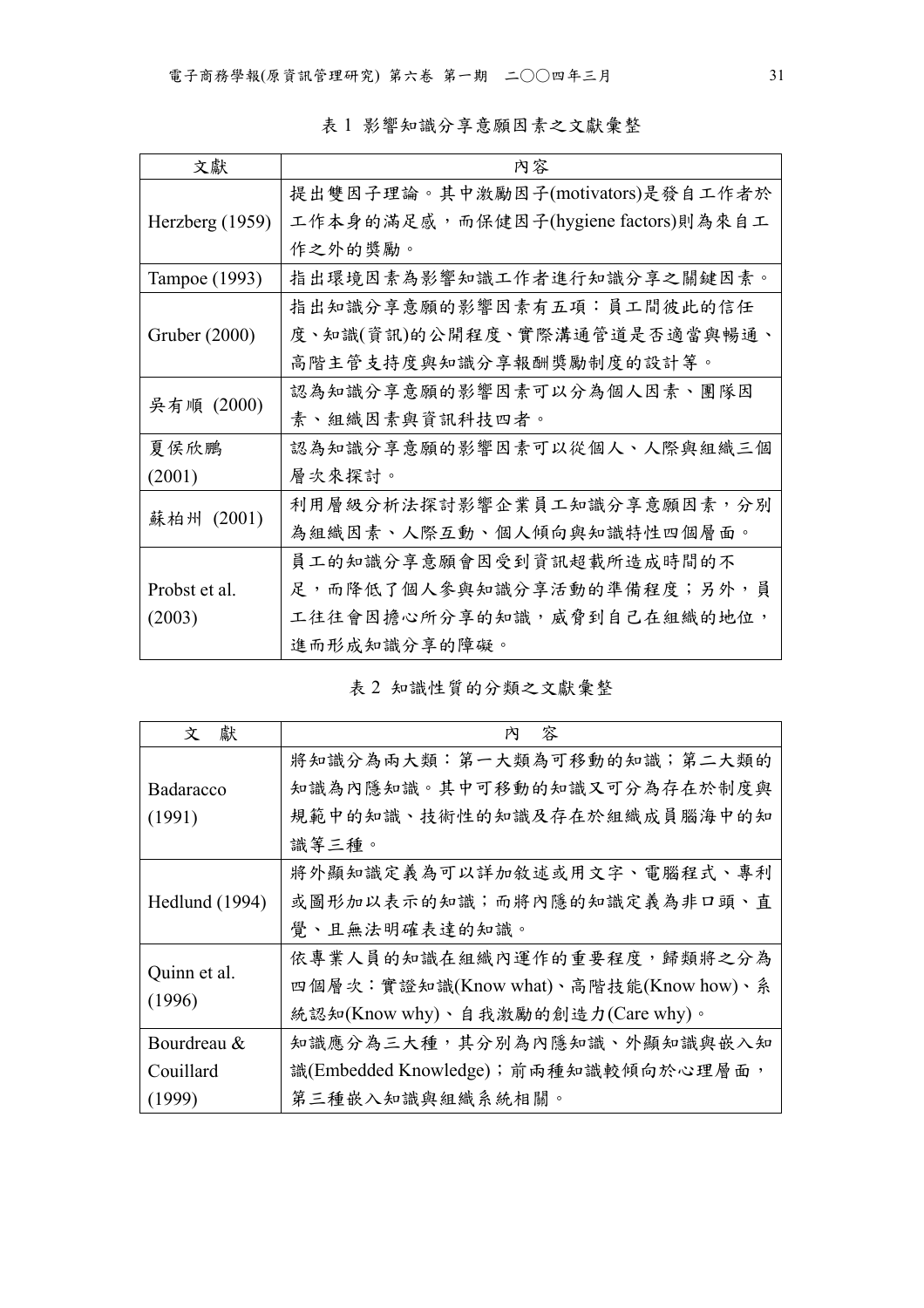## **2.2.** 神迷理論 **(Flow Theory)**

Csikszentmihalyi 於 1975 年所提出的 Flow 理論,認為當人們在所參與活動 中,如果是完全地投入,集中所有的注意力在這活動上,就會過濾掉其他與活動 不相關的知覺,即是淮入到 Flow 的狀態。許多的學者以 Flow 為基礎, 在其他領 域如對運動活動、休閒活動等進行 Flow 的研究, 近年來有許多學者開始將 Flow 理論運用在電腦中介科技(Computer Mediated Technology)裡(Trevino et al., 1993; Koufaris, 2002; Chen et al., 2000; Ghani, 1994; Novak et al., 1998)。

## **2.2.1.** 神迷經驗 **(Flow Experience)**

最早提出 Flow 理論的心理學家 Csikszentmihalyi 指出,其內容主要在探討 人類對於某種行為或活動的完全投入時內在的心理狀態,即是一種神迷經驗 (Flow Experience)。Csikszentmihalyi 認為當人們在活動進行時,如果完全的投入 在活動情境當中,便容易處於神迷(Flow)的狀態,人們會集中注意力在某個焦點 上,並且過濾掉所有與活動不相關的知覺,經由雙方不斷的回應進而感受到當時 情境的掌控(Csikszentmihalyi, 1975)。

此外,有學者提出神迷(Flow)是一種暫時性的、主觀的經驗,這也是人們為 什麼願意繼續從事某種活動的原因(Csikszentmihalyi, 1990; Webster et al., 1993)。

網路興起之後,陸續有學者探討網路互動過程中的神迷現象, Webster et al. (1993)以 Flow 理論為基礎,研究員工使用電子郵件等電腦軟體時的互動情境, 並提出使用者與 CMC (Computer mediated communication)科技的互動是一種遊 戲和探索,這種感覺常來自於與電腦互動中的感受所產生,因此,神迷的狀態就 是一種深深的涉入在遊戲與探索的經驗裡,這種狀態會激勵使用者,且產生正面 的情緒與滿意,並引發進一步的探索。

## **2.2.2.** 神迷的特質

Csiksentmihalyi (1990)在研究運動員、藝術家、科學家等各領域出色的人類 時,歸納人類的相關神迷經驗因素總結成八項。湯宗益、廖莉芬(2002)將其定義 為 Flow 的九個構面,本研究依據學者定義將 Flow 整理為八個特質,如下所示: (一) 明確的目標與回饋(Clear goals and feedback):

當一個人在所參與的活動中,如果他不知道到底為了什麼,或者他不清楚 要如何達成目的時,他便無法在所參與的活動中產生神迷經驗。因此為了要產生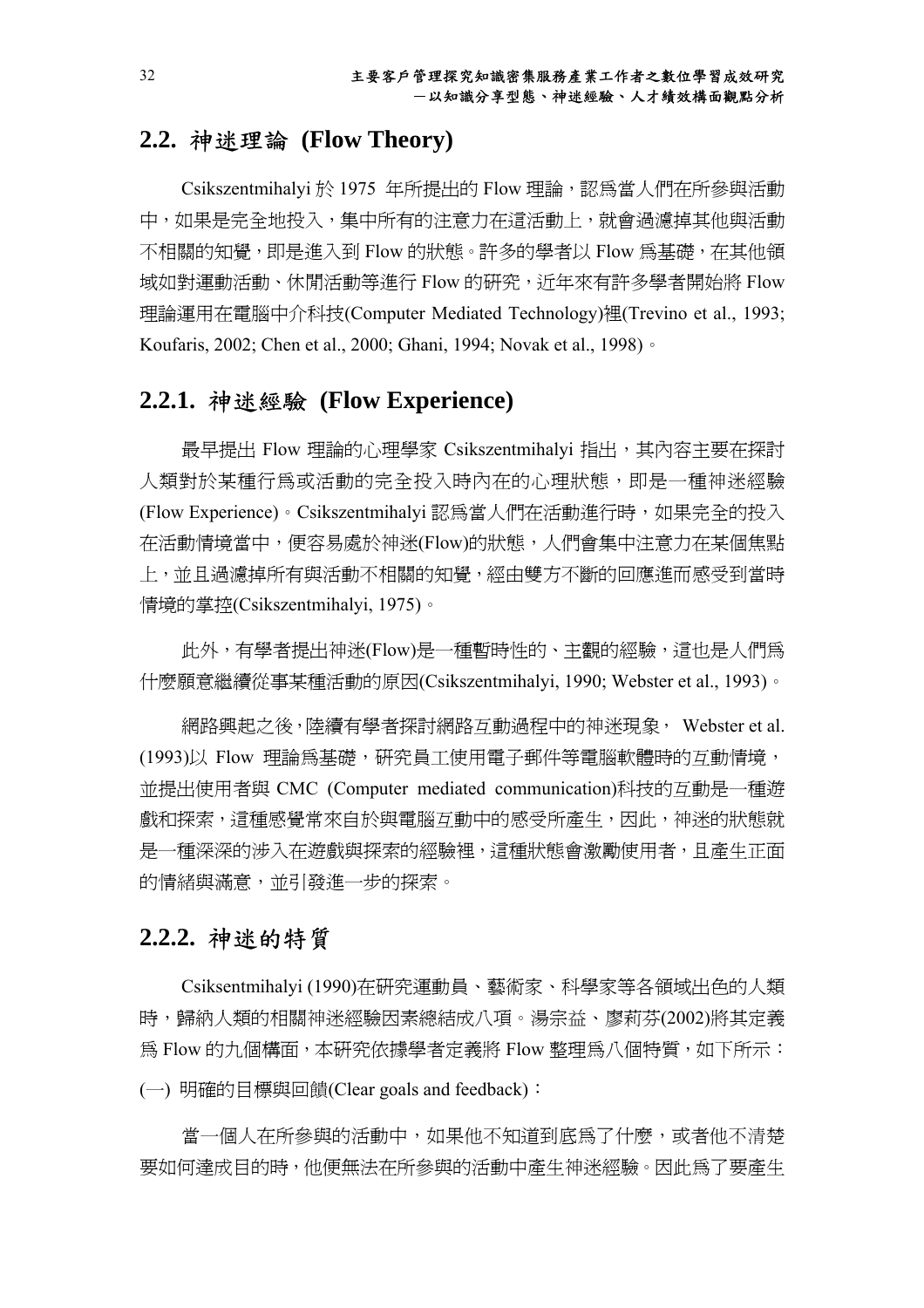神迷經驗,個人所參與活動的目標必須要清楚的定義。

(二) 挑戰與技巧平衡 (The opportunities for acting decisively are relatively high and they are matched by one's perceived ability to act):

在神迷經驗中,挑戰與技巧是兩個重要的因素,在個人認知所面臨的挑戰 與個人的技能兩者皆必須要是高水準與相當程度的平衡。Csikszentmihalyi and Csikszentmihalyi (1988)說明這是因為個人的能力恰好可以應付所面臨問題的難 易程度。

(三) 行動與意識的結合(The merging of actions and awareness):

參與者專注於活動中能隨心所欲,是一種沈浸(deep)、自發(spontaneous)的 或者是自動的(automatic)的感受,個人會不自覺的與活動結合在一起,產生一體 的感覺(Jackson & March, 1996)。

(四) 任務之專注(Concentration on the task at hand):

當個人產生神迷狀態時會全神專注於自己所參與的任務中。

 $(E)$  掌控感(A sense of potential control):

感覺能全然控制自己和週遭的環境,而這種感覺是有自信的控制感。

(六) 渾然忘我(The loss of self-consciousness):

在活動中全神貫注的參與者產生神迷狀態時,個人的感受會消失而與所參 與的活動結合在一起。但是失去個人的知覺並不代表說個人不知道在心智上或身 體上發生了什麼事情,而是指專注在活動上,不注意本身的資訊(Jackson & Marsh, 1996)。

(七) 時間移轉(The transformation of time):

在神迷狀態裡,個人會感受到時間不是變慢了就是變快了,另一種說法則 是當個人處於神迷狀態裡,時間可以變得不相關,而且在個人認知之外。

(八) 自身即是目的的經驗(The experience becomes autotelic):

神迷經驗主要在於他本身即是目標,即使最初具有其他的目的,但最終活 動的本身就構成足夠的報酬,這樣的神迷經驗本身就是一種報酬與獎賞, Csikszentmihalyi (1990)說明這個是神迷經驗後的成果。一個活動是一種獎賞假如 僅僅是喜歡做這個活動,而不是因為後續可能有的報酬獲利。"真正的喜歡這個 經驗"、"讓你處在很 High 的狀態",這是歷經神迷經驗後的運動員的描述(Jackson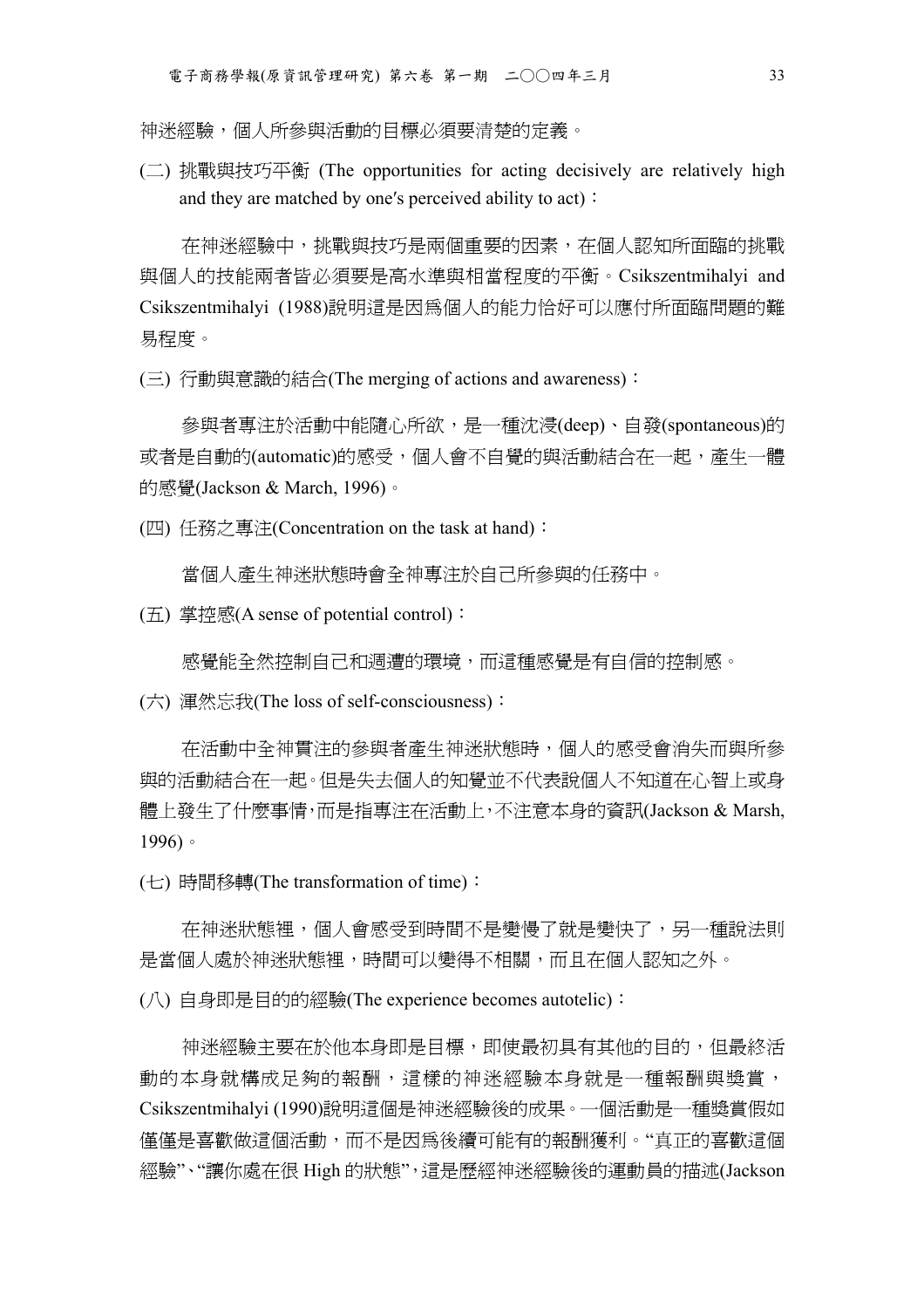& Marsh, 1996)。

目前神迷理論已經被廣泛地運用於運動、工作、消費、遊戲、嗜好與電腦 的使用等領域的研究,但是很少以神迷理論探討在 E-Learning 之知識分享的環境 下數位學習者的行為,本研究嘗試藉由神迷理論的概念來探討在企業採用 E-Learning 作為員工的教育訓練時,員工 E-Learning 情境中知識分享的行為。

## **2.3.** 知識密集服務產業

知識密集服務產業(Knowledge Intensive Business Service, KIBS or KIS)亦可 稱為知識型技術服務業或知識服務業等名詞,知識型服務業的定義很多,舉例來 說, Rob (1998)認爲知識密集服務產業是一種提供以知識爲本的中間產品/服務的 私人企業或組織,且其營運之特色完全依賴專業知識與技能。美國商務部 (Department of Commerce)則認為,知識服務業係指提供服務時融入科學、工程、 技術等的產業或協助科學、工程、技術推動之服務業…等等。整合上述定義簡單 而言,知識型服務業主要是對生產者提供諮詢服務,不再只是傳統的終端消費 者。除了專業服務之外,亦提供與技術相關的 know-how 知識移傳,藉由許多的 原生外顯知識或是與之溝通後得知的內隱知識,依據不同的產業需求,將知識加 值後來提升企業生產力與競爭力,創造更大的利潤與提升經濟效益(Vivien & Eike, 1998)。

就知識密集服務業的範圍而言,依據合作開發組織(Organization for Economic Cooperation and Development, OECD)的產業分類標準,將現行的服務 業分為四大類,一為批發、零售和飯店業;二是運輸、倉儲及通訊服務業;三是 金融、保險、不動產和工商服務業;四為政府及個人服務業等四大部分,而被歸 屬於知識密集服務業之範圍的服務業,則包括郵電及通訊服務業、金融保險業, 和工商服務業等。政府及個人服務業內在某些產業上的知識涵量仍很高,如教 育、醫療服務業等。因此,在 OECD 的歸類,政府及個人服務業屬於知識密集 服務業。挪威 STEP 集團則認為知識密集服務業將會包括會計、管理顧問、建築 工程、設備管理、研究發展、研究發展顧問、設計、環境、電腦與資訊科技相關、 法律、廣告與行銷、人力訓練、環保工程、傳媒、財務諮詢以及人力仲介等等的 服務行業。而經濟部工業局則歸納為研發服務業(如技術分析、檢測等)、設計服 務業(如工業設計、商業設計等)、技術交易服務業(如智財管理業)、電子服務業、 自動化服務業等。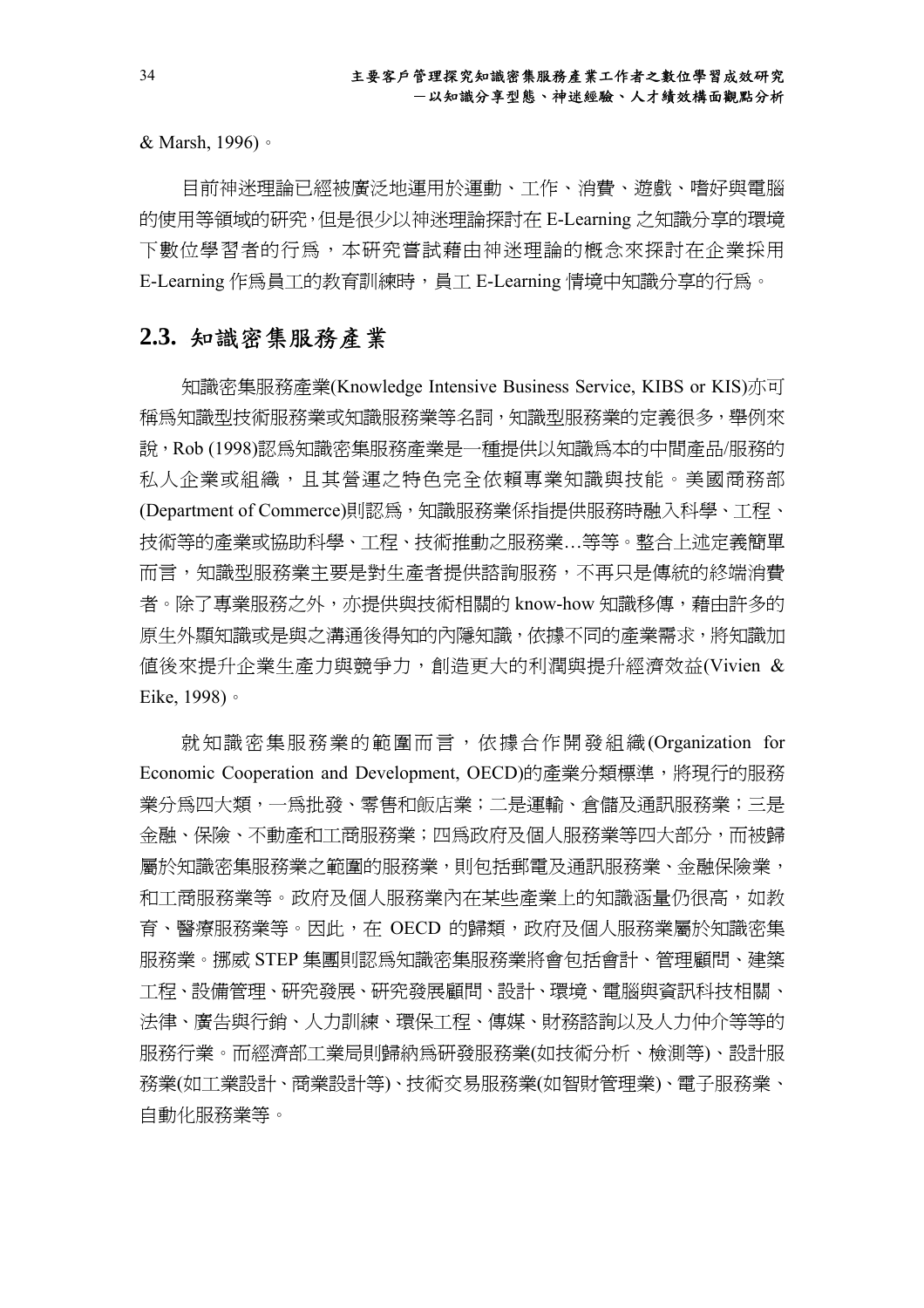## **2.3.1** 台灣知識密集服務業之發展現況

二十一世紀產業競爭的決勝關鍵,不再侷限於有形的產品與服務,必須配 合對知識的有效整合、管理、與服務應用,才能維持創新及因應瞬息萬變的競爭 環境。依據中華經濟研究院於九十年所進行的「主要國家發展知識經濟與知識產 業之政策研究」,由 1991年至 1996年,我國知識密集服務產業有逐年成長的趨 勢,如下表 3 所示。

表 3 KIBS 成長趨勢

| 各產業各年度<br>佔 GDP 比重 | 所有產業    | 知識密集產業            | 知識密集製造<br>業 | 知識密集服務<br>業 |
|--------------------|---------|-------------------|-------------|-------------|
| 1991 年             | $100\%$ | 37.7%             | 6.1\%       | 31.7%       |
| 1994年              | $100\%$ | 39 2 <sub>%</sub> | $5.7\%$     | 33.5%       |
| 1996年              | $100\%$ | 40.6%             | 6.8%        | 33.7%       |

(資料來源:經濟部工業局,2002)

依歷年來台灣知識密集服務業實質 GDP 的成長情形,由下表 4 所得知,其 產值於三種知識密集型服務業皆逐年成長,其中以通信業於近幾年之中的成長最 快,而產值最高的是金融業,由這些數據我們可推斷,台灣的知識密集服務業在 這十年間已呈現相當快速的發展。

表 4 台灣三種 KIBS 之實質 GDP

|      | 實質 GDP(百萬元新台幣) |              |         |           |  |
|------|----------------|--------------|---------|-----------|--|
| 年度   | 通信業            | 金融保險及不<br>動產 | 工商服務業   | 合計        |  |
| 1990 | 78,326         | 528,721      | 82,128  | 689,175   |  |
| 1991 | 87,071         | 521,661      | 90,990  | 699,722   |  |
| 1992 | 99,585         | 574,430      | 105,595 | 779,610   |  |
| 1993 | 111,528        | 619,391      | 120,690 | 851,609   |  |
| 1994 | 123,395        | 703,796      | 138,788 | 965,979   |  |
| 1995 | 135,340        | 721,691      | 153,553 | 1,010,584 |  |
| 1996 | 152,218        | 765,100      | 167,830 | 1,085,148 |  |
| 1997 | 166,481        | 909,091      | 184,201 | 1,259,773 |  |
| 1998 | 205,666        | 937,384      | 199,422 | 1,342,472 |  |
| 1999 | 276,160        | 968,127      | 215,974 | 1,460,261 |  |
| 2000 | 346,694        | 987,409      | 236,323 | 1,570,426 |  |
| 2001 | 378,259        | 990,878      | 242,070 | 1,611,207 |  |

<sup>(</sup>資料來源:行政院主計處)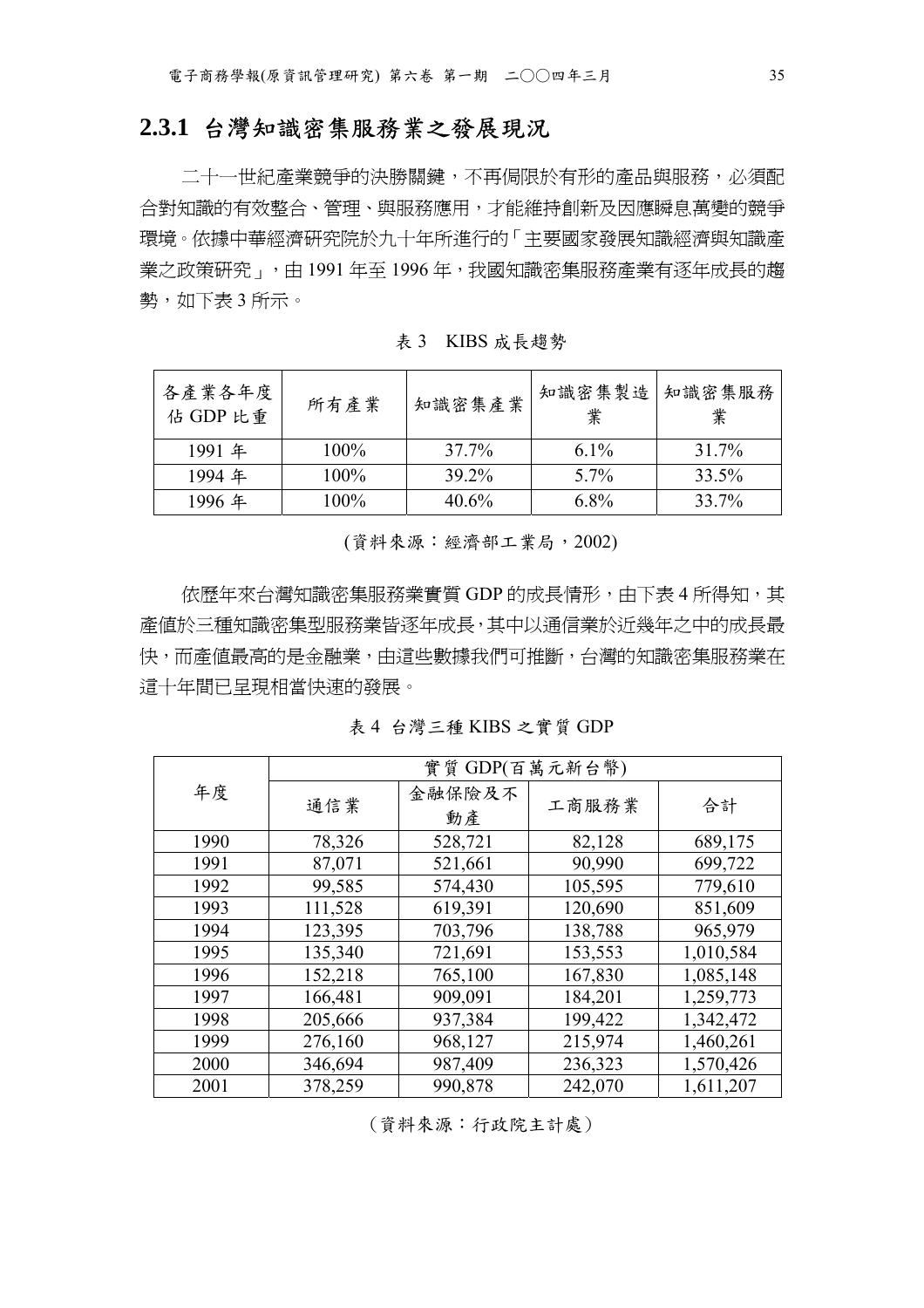#### **2.3.2.** 不確定性觀點及機率評估能力的影響

知識密集型服務業雖是勞力密集產業,但它主要是以「人」為主的知識, 所運用的是腦力,有別於傳統製造業所稱之勞力產業。在 Brian O'Connell (2002) 所著的《*The Career Survival Guide*》一書中提及了,工作是一種社會產物---而 智慧則是新的資產形式。因此,員工的知識是組織中最珍貴、也最有價值的無形 資產,如何將這無形資產轉化為對組織有利的有形資產,是目前每個組織所應努 力的目標。而在過去那種只需要單一技能工作者、並以功能為畫分基礎的工作型 態,已經被另一種需要多重技能知識工作者、且以專案為畫分基礎的工作型態所 取代(Brian O'Connell, 2002)。知識密集型服務業人才亦可稱為「知識工作者 (Knowledge Worker)」,在這快速變遷的環境之中,知識工作者除了本身的專業 領域,若能同時具備多重的知識技能,便不容易被其他人超越。其實,許多專業 都具備所謂的跨領域概念,因此,除了平日不斷的自我增加專業智能外,嘗試依 本身的專業為出發點,尋找出合適自己的跨領域專長,加強內外在的條件,進而 找出屬於自己的競爭優勢。

## **2.4** 主要客戶管理

近幾年來,主要客戶管理(Key Account Management)儼然已成為行銷重要趨 勢之一。Sisodia & Sharma  $(2000)$ 指出,二十一世紀的行銷模式,將從過去的大 量行銷、區隔行銷,轉變成顧客中心行銷(Customer-Centric Marketing),即企業 必須瞭解並滿足顧客群的需求和慾望。在企業及電子商務市場中,主要客戶的策 略重要性正如同顧客關係管理(Customer Relationship Management)之 80/20 法 則,即主要客戶是為 20%的客戶,且能為公司創造 80%的利益(Millman & Wilson, 1994)。

在行銷領域中,許多企業都明瞭開發新客戶及維持舊客戶的重要性,換言 之,強化與客戶的關係,不僅可鞏固老顧客,並能吸引新客戶及提高客戶的利潤 貢獻度。而利用與客戶相關的各種資訊,加以分析,以提高對客戶的瞭解,及提 供客製化的服務,進而增加客戶之忠誠度和企業營運績效。依據 Diller (1992)指 出,主要客戶管理是為一管理概念,其最重要的策略,在於如何幫助組織與顧客 之間發展及維護長期合作關係。而 McDonald et al. (1997)則將主要客戶管理定義 為,它能夠幫助組織針對具忠誠度的主要客戶,依據顧客需求並提供個人化的適 性服務,建立一管理之方法。 主要客戶管理是行銷之企業活動,包括辨別及分 析主要的顧客,並選擇適宜的策略來發展顧客關係(Ojassalo, 2002)。總言而之, 主要客戶管理即是一以發展及維護重要客戶長期關係之策略性管理概念。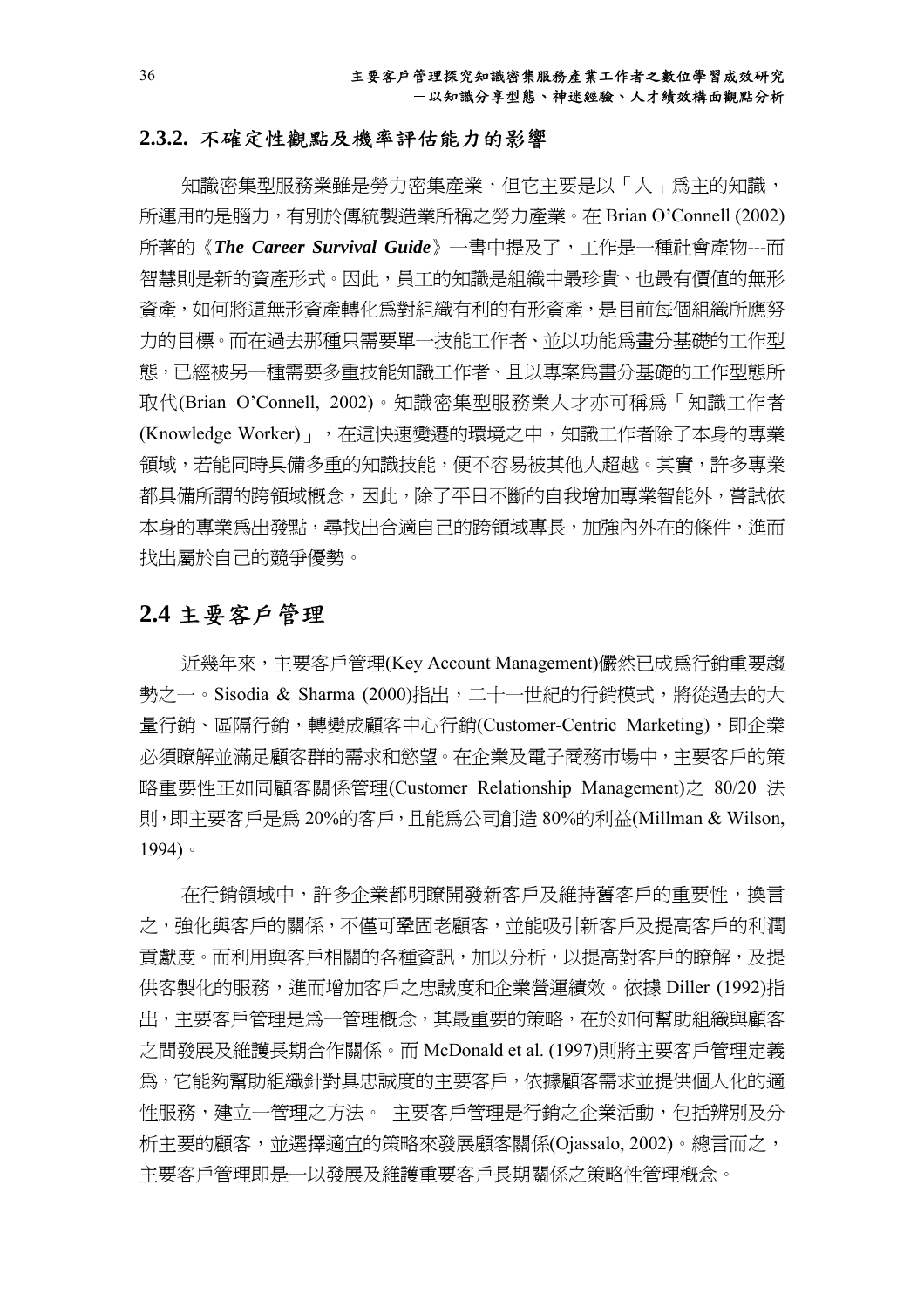## **2.5.** 數位化學習下的知識分享

知識經濟時代所強調的是競爭力,而企業的知識即是競爭力,企業最大的 資產不是實體資產(如:土地、設備),而是人才與員工的知識;因此,如何去獲 取、傳遞、善用知識便是知識經濟時代中重要的課題。近年來,國內外因網際網 路與資訊科技的快速發展、產業界實際的需求等因素,利用 E-Learning 協助員工 教育訓練之進行已逐漸備受重視。數位化學習的定義,至今仍有很多種說法,國 內外有許多學者對 E-Learning 有不同的見解, 廣泛定義如下沭。

Kaplan-Leiserson (2002)在美國教育訓練協會(American Society for Training and Development, ASTD)的線上雜誌網站中,將「E-Learning」廣義地定義為:「整 合網路學習、電腦學習、虛擬教室和數位化合作等應用流程,藉由網際網路、企 業內部/外部網路(LAN/WAN)、錄音或錄影帶、衛星廣播、互動電視和光碟等方 式傳送教材」。Piccoli, Ahmad & Lves (2001)定義為「以電腦為基礎的開放式系 統環境,允許學習者間能夠即時互動」。黃貝玲(2001)認為所謂 E-Learning,即 為「透過任何科技進行的學習方式」。而推動線上學習不遺餘力的思科(Cisco) 則對「E-Learning」定義為:「利用網際網路促進的學習方式,其要素應該包括 多種格式的內容傳遞、學習經驗的管理、增加學習者彼此交流機會的網路社群、 內容的開發者或專家」。洪明洲(1999)指出:「泛指藉由網路媒介突破空間、時 間限制而實施的教學」。

歸納以上的說法,可以看出 E-Learning 乃是利用數位化的教學科技,讓學 習者透過網路與電腦輔助的學習環境與機制,能夠不受時間與地點的限制,便能 獲得專家或講師的智慧傳授,以便進行學習,並更進一步促成組織內知識的擷 取、傳播、保存與管理。簡而言之,所謂數位化學習就是「在網際網路上所進行 的學習活動」(林幸華、連麗真,2002)。

## **2.6.** 人力績效

績效(performance)一詞在字面上的意義是指「表現的程度」,但在管理學上 的激勵理論中,則將之解釋爲「一個員工完成一件工作」(劉明德,1993)。衡量 人力績效的目的主要是為了可用來評估、甄選及工作指派的標準,協助個人或部 門了解其對組織目標的貢獻程度,同時績效評估也可以提供資訊作為工作時序計 劃、預算編制及人力資源規劃之依據(吳秉恩,1999)。

在平衡計分卡(Balanced Scorecard)中的第四個構面---學習與成長構面 (Learning and Growth Perspective)主要是著重於員工績效的衡量,員工的成長相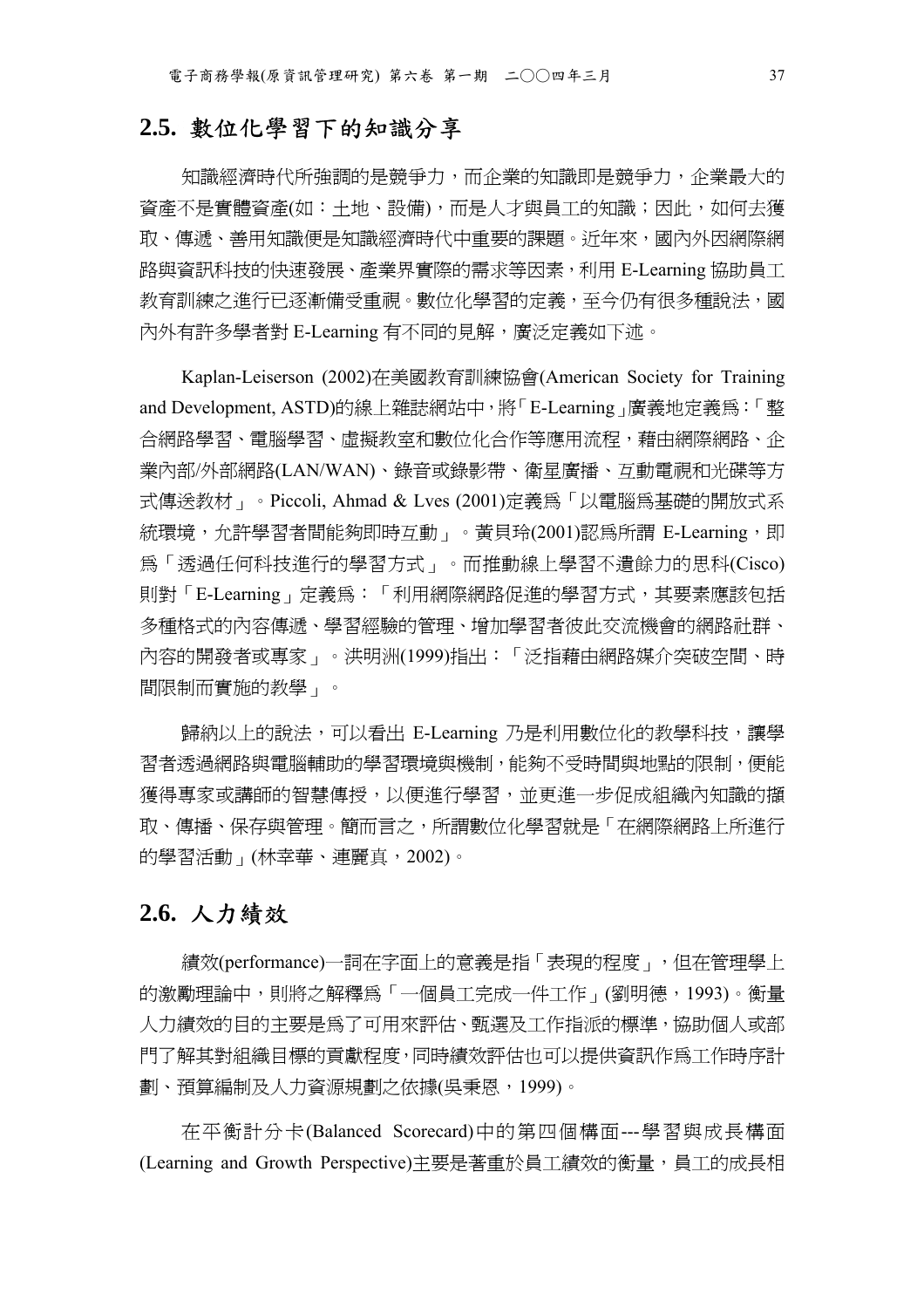當於企業的無形資產,有助於企業的進步,此構面是為了創造長期的成長與進 步,確立企業的基礎架構---人、系統和程序;其中有三項核心的員工衡量標準, 如下圖 1 所示(Kaplan, 1996)。

- (一)員工滿意度:指員工對企業與工作的滿意程度。
- (二)員工延續率:強調員工是屬於企業的資產之一,亦即此目標為挽留與企業 有長期利益相關的員工。
- (三)員工生產力:指員工產量與製造這些產量所耗費資源之間的關係。



圖 1. 學習與成長的衡量架構

## **3.** 研究方法

本研究主要是在探討知識密集服務產業環境中的「主要高績效員工」之特 質。以主要客戶關係管理(Key Account Management, KAM)之槪念架構為主,將 員工視為組織客戶,進以數位化學習之知識分享程度、神迷經驗及人才績效評量 為輔,尋找出知識密集服務產業中之主要員工群(Account Cluster)。期望可以提 供知識服務產業在組織進行 E-Learning 之知識分享的教育訓練時,辨別組織中 20%之主要高績效員工,進而為企業帶來 80%之經營績效。為達此目的,本研究 透過廣泛的文獻蒐集,有系統地做出歸納整理與分析,再以問卷調查方式進行研 究,對於研究變數之操作型定義、研究設計及資料分析方法等都必須做適當的設 計。

## **3.1.** 研究架構

本研究透過廣泛的文獻蒐集,有系統地做出歸納整理與分析,再以問卷調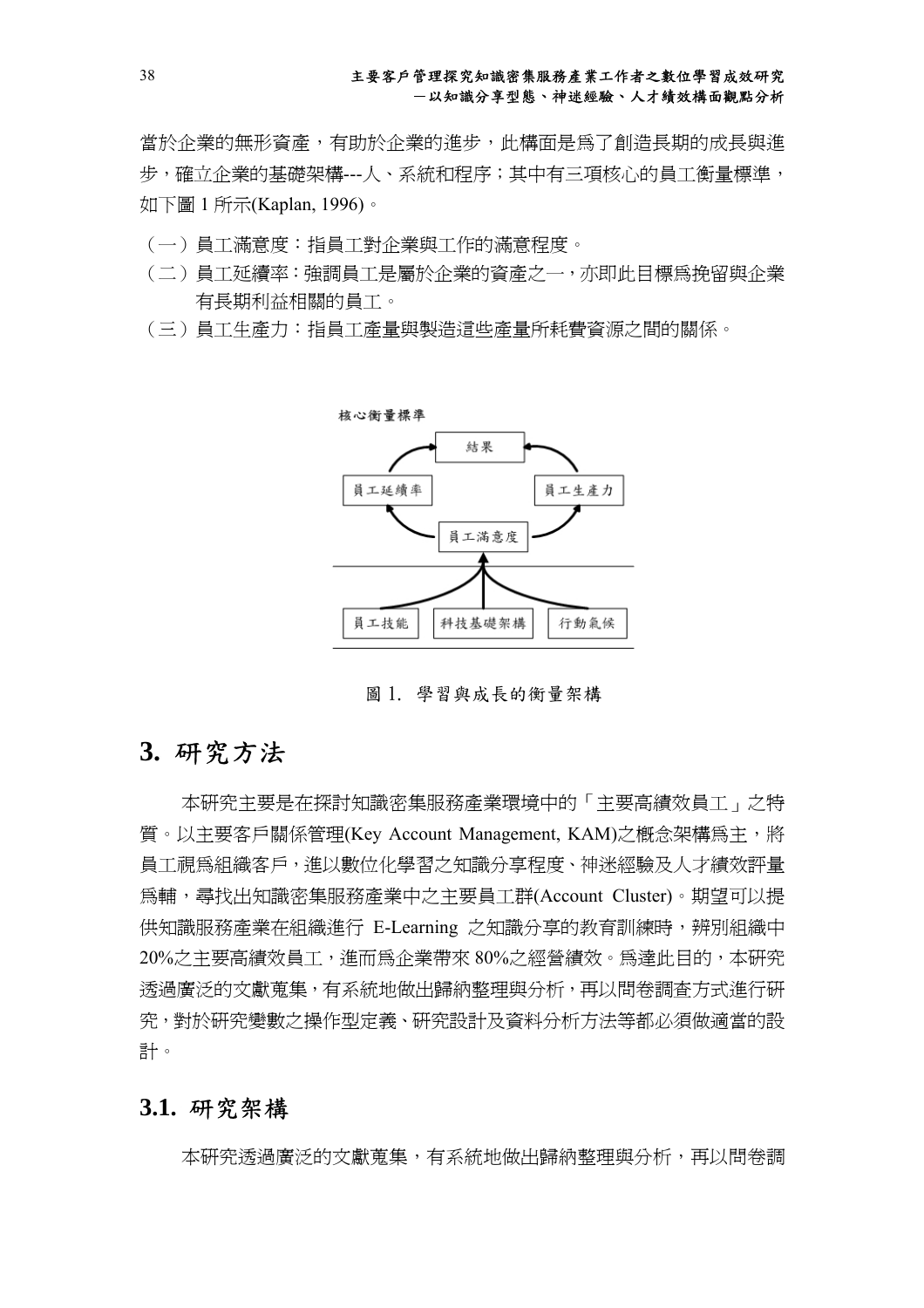查方式進行研究,對於研究變數之操作型定義、研究設計及資料分析方法等都必 須做適當的設計,下圖 2 為本研究架構圖:



圖 2 研究架構

# **3.2.** 衡量構面與變數操作型定義

#### **3.2.1.** 主要客戶關係管理

本研究採用 Ojasalo (2002)對於主要客戶關係管理(KAM)所提出的四項基本 要素為:

- (一)辨別主要客戶:既存及潛在客戶中,哪些對公司現在或未來具有相當之重 要性,並決定主要客戶的標準為何?
- (二)分析主要客戶:對主要客戶做一通盤瞭解,確認在一定期間內,每一主要 客戶為公司所產生的效益須大於建構及維持客我關係所需花費的成本。
- (三)選擇合適策略:隨著客戶的不同特徵及其發展趨勢,必須選擇合適的策 略,以維持與主要客戶之關係。
- (四)發展及維持長期關係:充分了解客戶的需求並採用客製化商品及服務,有 效維持與主要客戶的互動關係。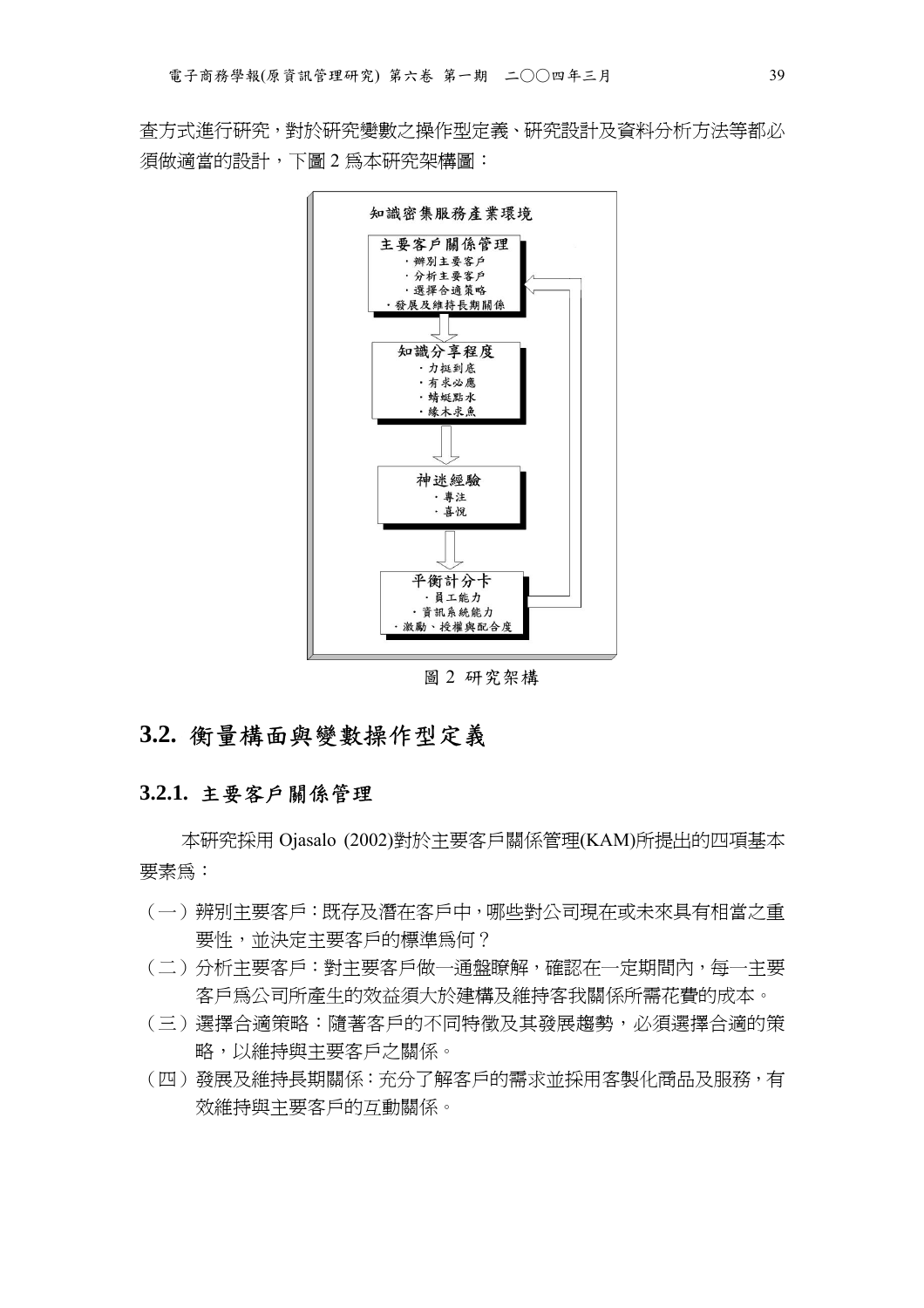### **3.2.2** 知識分享型態

本研究根據知識分享意願(高低)及知識性質(內隱、外顯)二維度構面,將知 識分享程度型態區分為四種類型:『力挺到底』(*Everyday-Hero Type*)、『有求必 應』(*Working-Stiff Type*)、『蜻蜓點水』(*Superficial Type*)與『緣木求魚』(*Slug-on-Toast Type*)。

(一)知識分享意願:

採用綜合性的知識分享定義,認為知識是種流量的概念,且知識擁有者會 依據自身的知識分享意願與知識性質來決定是否要將知識傳授出去。

(二)知識性質:

則採用根據 Polanyi 於 1967 年將所區分的兩類知識:內隱性(tacit)與外顯性 (explicit)。並應用王誕生(2001)依據知識性質及難度所區分出的知識型態之概 念。因此,本研究將「知識性質」區分別為四大構面:業務上所需的作業軟體操 作技巧(隱淺性)、工作上所需的業務支援(顯淺性)、分析客戶案例文件的經驗(顯 深性)及工作上所需具備的專業技術(隱深性)。

(三)知識分享程度型態:

『力挺到底』 (*Everyday-Hero Type*):當高科技產業群聚研究人員中的知識 擁有者具有高度知識分享意願,且對於內隱知識之分享意願高於外顯知識時,是 屬於『力挺到底』型。由於內隱知識屬於難以言述,必須經過長期的教導傳授, 才能完整地表達,所以當知識擁有者對知識需求者具高度知識分享意願時,必會 不遺餘力盡善地指導。

『有求必應』 (*Working-Stiff Type*):當高科技產業群聚研究人員中的知識擁 有者具有高度知識分享意願,且對於外顯知識之分享意願高於內隱知識時,是屬 於『有求必應』型。由於外顯知識易以系統化表達的外顯知識容易教導,所以知 識擁有者對知識需求者的問題必定是有問必答,並以詳盡的回答內容,直到知識 需求者完全解決問題為止。

『蜻蜓點水』 (*Superficial Type*):當高科技產業群聚研究人員中的知識擁有 者具有低度知識分享意願,且對於外顯知識之分享意願低於內隱知識時,是屬於 『蜻蜓點水』型。雖然外顯知識容易表達,但因知識分享意願度低,所以當知識 需求者遭遇問題時,知識擁有者便只以點到為止的方式回答,並不會輔助對方解 決問題。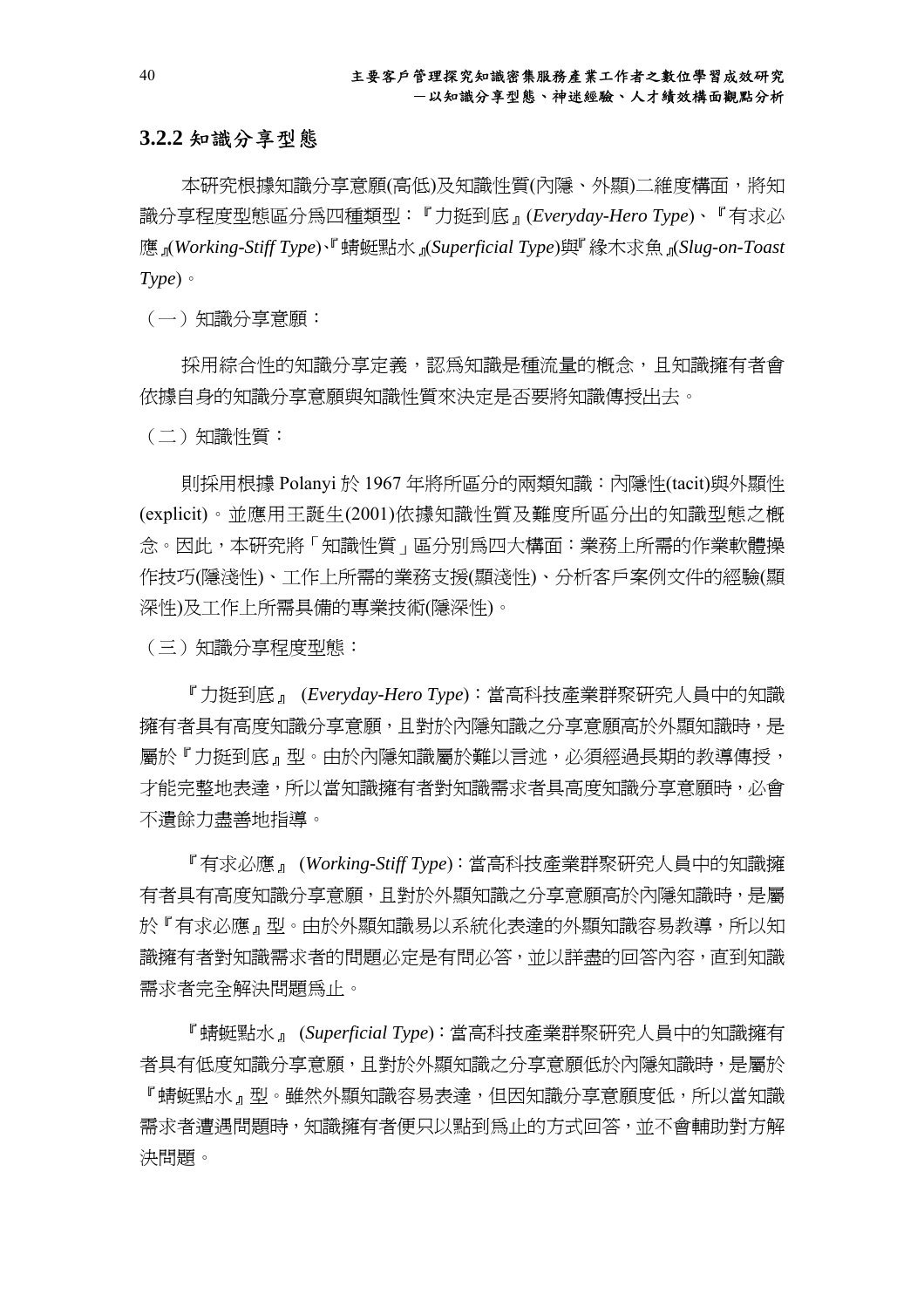『緣木求魚』 (*Slug-on-Toast Type*):當高科技產業群聚研究人員中的知識 擁有者具有低度知識分享意願,且對於內隱知識之分享意願低於外顯知識時,是 屬於『緣木求魚』型。因當知識擁有者對知識需求者的知識分享意願度低,加上 內隱知識具有高度的價值性時,因此知識需求者將會完全無法獲得知識擁有者的 任何回應。

#### **3.2.3.** 數位化學習之神迷經驗

Ghain & Deshpande (1994)歸納神迷經驗有二個特徵:(1)會在活動中完全專 心(Concentration)。(2)從活動中引導出喜悅(Enjoyment)。因此,本研究採用 Ghain & Deshpande (1994)所提及之專注與喜悅作為 Flow 的衡量變數。

(一)專注:是指個人專心投入於 E-Learning 情境中的程度。

(二)喜悅:是指個人在於 E-Learning 情境中所感受到高興的程度。

## **3.2.4.** 知識服務業人才的學習與成長績效

本研究參考了 Kaplan & Norton (1996)等人的學習與成長構面之衡量指標, 將其分為三種適合於本研究的構面:

- (一)員工工作滿意度:指員工對目前工作的情況,其滿意程度為何。
- (二)資訊系統能力:指員工對於資訊科技使用,且運用的程度。
- (三)工作投入:指員工對目前組織的工作所投入的狀況。

#### **3.2.5** 高科技知識群聚工作者

Drucker (1993)表示,在知識社會當中,基本的經濟資源將不再是資本 (Capital)、自然資源(Natural Resources)或是勞力(Labor),而知識工作者將成為其 中的主角。在知識經濟時代中,高科技產業已逐漸成為維繫國家長期競爭力的根 本。

以知識密集服務業來說,人才的知識含量與知識的運用能力便是其所重視 的關鍵。高科技(High-tech)產業近年來蓬勃發展,Rogers (2000)即強調高科技產 業工作者有三種特質:教育程度高、能獨當一面、專業能力強。他們擁有知識的 力量,為高科技企業提供創新的動力,並影響其成敗。因此,高科技公司在資本 密集與技術密集導向之下,強調的是高成長、高效能,其所反應在經營與組織績 效上的是高獲利與高效率(劉林財,2003)。

「服務」一詞涵蓋經濟與組織活動的多樣性,知識密集服務業也是服務業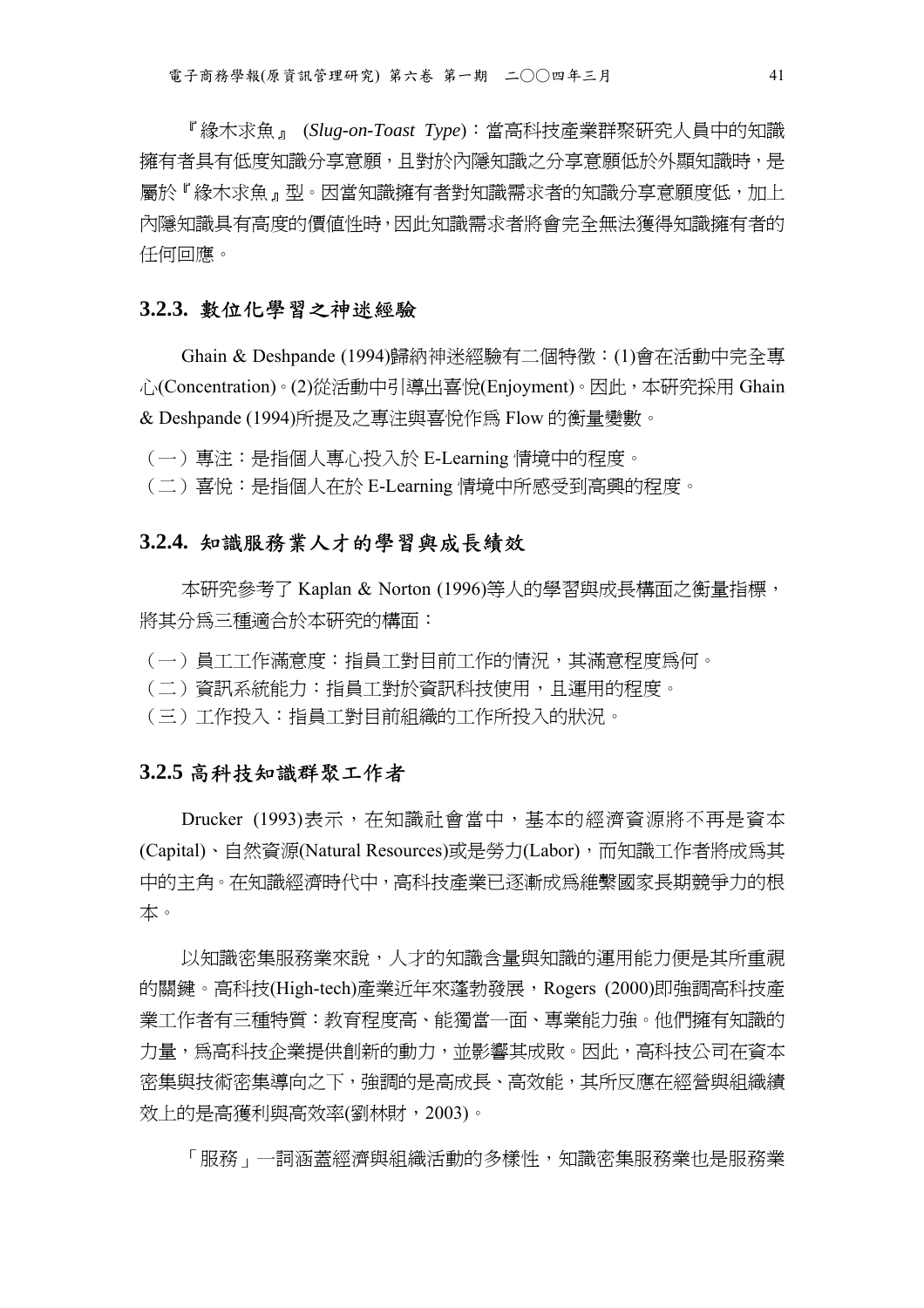的一環,因此本研究之研究對象為知識密集服務業中之高科技知識群聚工作者, 其包含資訊、金融工商、軍公教、醫療體系等具高知識含量之工作類別。

## **3.3.** 研究假設

根據本研究之研究模型所建立的研究假設如下所示:

- H1:個人的「知識分享程度」對於在 E-Learning 情境中之「神迷經驗」具有正 向影響。
- H2:個人的「高知識分享意願」對於在 E-Learning 情境中之「神迷經驗」具有 正向影響。
- H3:個人的「低知識分享意願」對於在 E-Learning 情境中之「神迷經驗」具有 正向影響。
- H4:高神迷經驗對知識服務業人才的學習與成長構面有不同的顯著差異。 H4-1:高神迷經驗對知識服務業人才的員工工作滿意度具有顯著差異。 H4-2:高神迷經驗對知識服務業人才的資訊系統能力具有顯著差異。 H4-3:高神迷經驗對知識服務業人才的工作投入具有顯著差異。

## **3.4.** 研究設計與實施

#### **3.4.1.** 問卷量表設計

問卷的填答以勾選的方式進行,填答者依據自己本身的實際情況回答。量 表記分方式採用李克特式(Likert-type scales)五點評量尺度,反應項目由右而左依 次為「非常不同意」至「非常同意」五個選項,分別給予 1、2、3、4 及 5 分。

#### **3.4.2** 問卷實施與分析

本研究以 SPSS 10.0 版作為統計分析工具,分析過程中所使用的統計方法包 括因素分析(Factor Analysis)、信度分析(Reliability Analysis)、敘述統計(Descriptive Statistics) 、路徑分析 (Path Analysis) 與多元廻歸分析 (Multiple Regression Analysis)。本研究對象為目前正在從事知識密集服務業中之高科技知識群聚工作 者為研究對象,以進行隨機抽樣測試,發出問卷 180份,共回收問卷 166份,扣 除 23 份無效問卷,有效問卷共 143 份,有效回收率為 86.145%。在效度方面, 本研究問卷之設計乃參考文獻理論修改而成,經前測並由多位學者修正問卷構面 與語意的適合度,因此,具有內容效度。

(一) 信度分析(Reliability Analysis)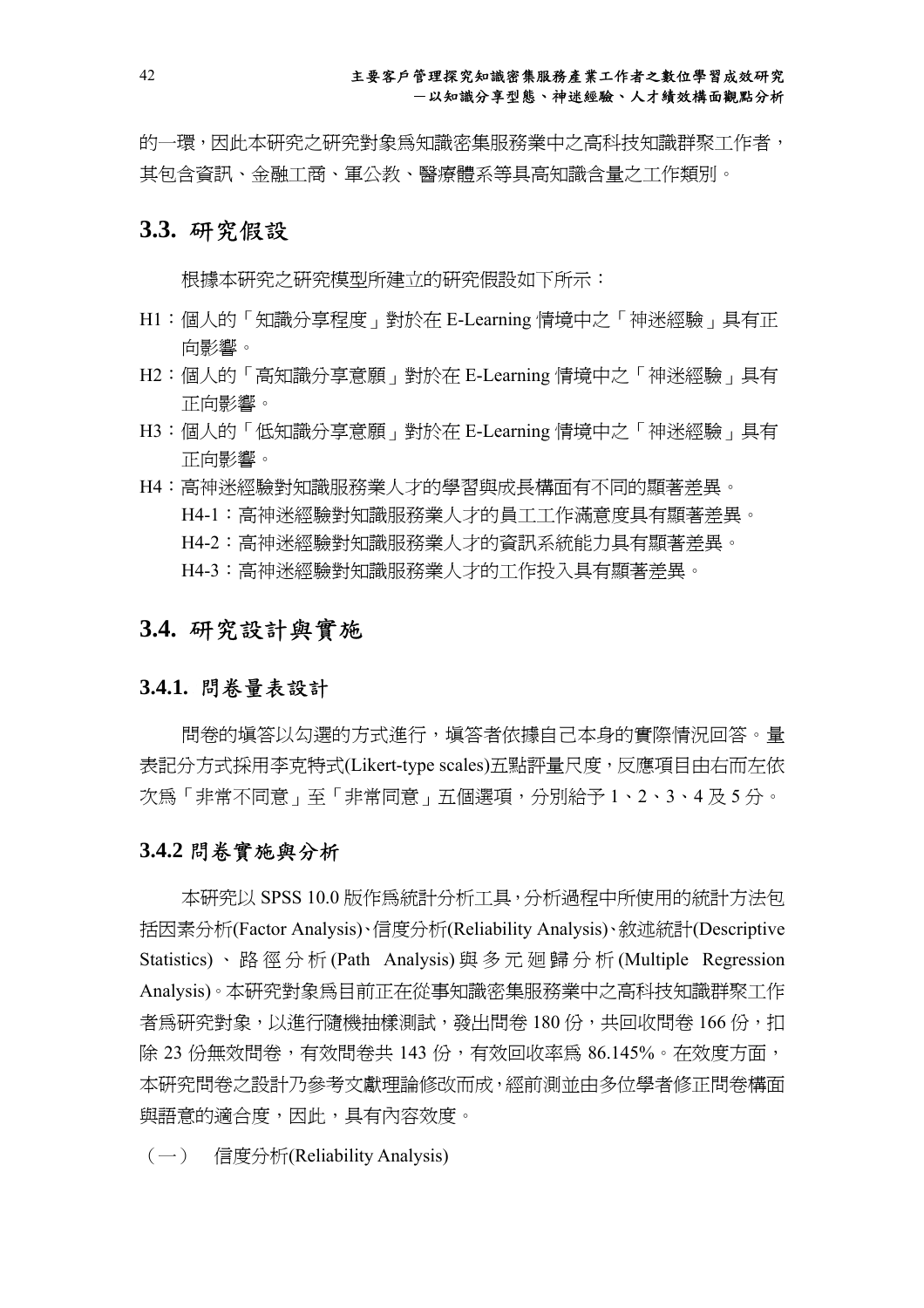所謂「信度」(Reliability)是指所用的測量工具所衡量出來的結果之穩定性 (Stability)及一致性(Consistency)(Anastasi, 1998)或估計測量誤差有多少,以反映 真實量數(True Measure)程度的一種指標。在信度分析方面,主要以 Cronbach α 來作為評定是否具有信度之指標,通常 Cronbach α 係數值應大於 0.7 以上為佳 (Nunnally, 1978), 表示題目之間的一致性愈高, 可稱為高信度。因此, 本研究以 Cronbach α 值來衡量各構面之信度,而本問卷之各構面 Cronbach α 信度係數可分 為兩部分,第一部分為知識分享程度與神迷經驗問卷之信度,如下表 5,其達.8975 和.9235。第二部分為高神迷經驗與知識服務業人才績效問卷信度之衡量,如下 表 6,分別達 0.9156、0.8920、0.8195、0.7277 和 0.7564。因此,足以顯示本研 究量表中的問項具有一定程度的內部一致性。在內容效度部份,有相關文獻與學 者研究的支持,也透過因素分析決定各個構面,所以本研究之量表具有相當程度 的內容效度。

構面 | Alpha | Standardized Item Alpha

表 5 知識分享程度與神迷經驗問卷信度之衡量

| 構面     | Alpha | Standardized Item Alpha |
|--------|-------|-------------------------|
| 知識分享程度 | 8978  | 8925                    |
| 神迷經驗   | .9235 | 9237                    |

表 6 高神迷經驗與知識服務業人才績效問卷信度之衡量

| 構面      | Alpha | Standardized Item Alpha |
|---------|-------|-------------------------|
| 專注      | .9156 | .9156                   |
| 喜悅      | .8920 | .8926                   |
| 員工工作滿意度 | .8195 | .8235                   |
| 資訊系統能力  | .7277 | .7392                   |
| 工作投入    | .7564 | .7706                   |

(二) 敘述統計(Descriptive Statistics)

針對「知識性質」的四大構面(業務上所需的作業軟體操作技巧、工作上所 需的業務支援、分析客戶案例文件的經驗及工作上所需具備的專業技術)中,本 研究主要探知研究對象對於不同知識性質之知識分享意願高低,因此將隱淺性及 隱深性知識歸類為內隱知識,顯淺性及顯深性知識歸類為外顯知識,而其分數加 總越高,則表示該高科技知識群聚人員對於此方面知識之知識分享意願越高。

基於樣本對於知識分享意願有所差異,所以分析準則為當樣本整體知識分 享意願呈現高度狀態(權重 > 42)時,以最大値之知識性質爲選取値;反之,若樣 本整體知識分享意願呈現低度狀態(權重 <42)時,則選擇最小値之知識性質,另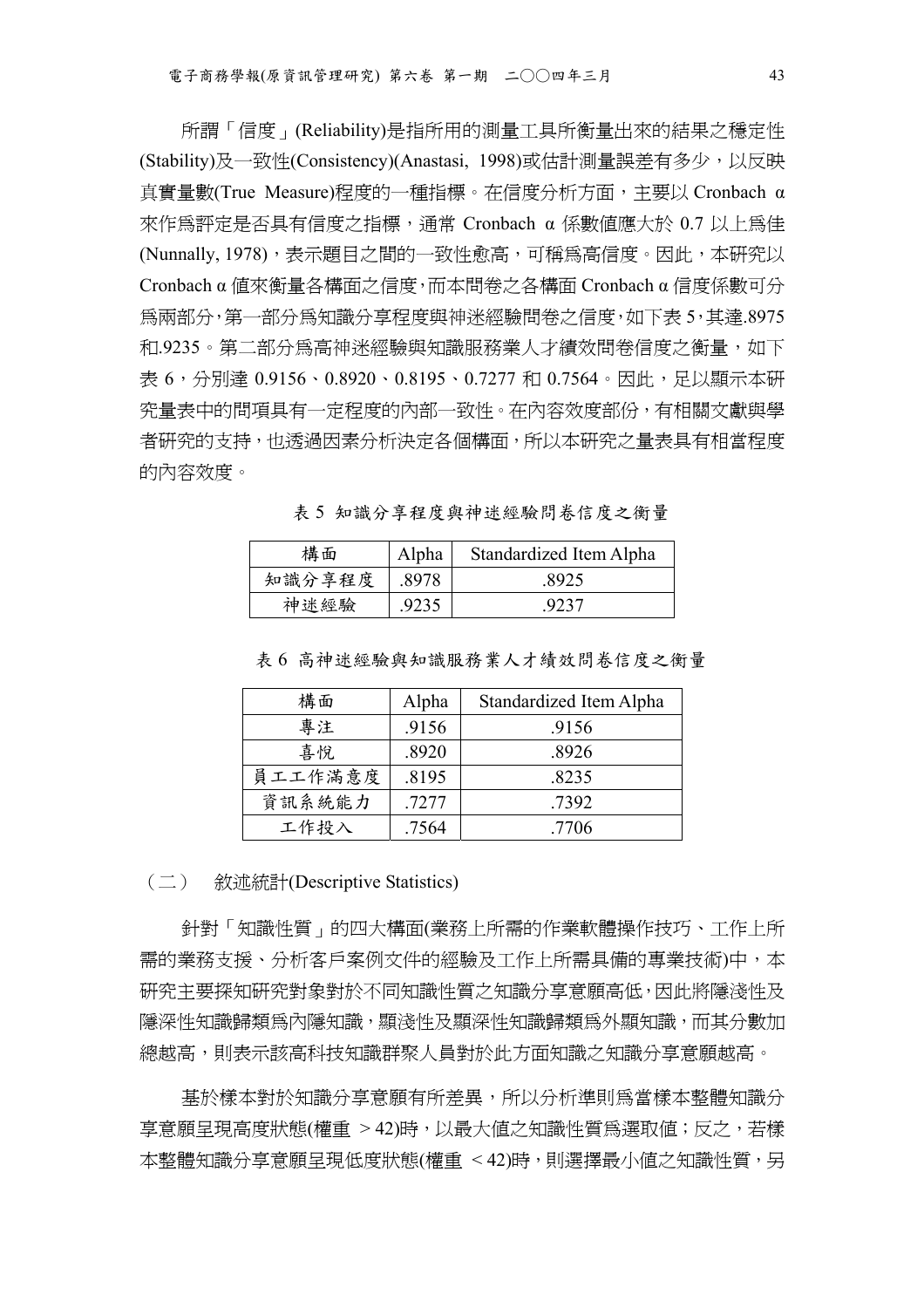#### 主要客戶管理探究知識密集服務產業工作者之數位學習成效研究 -以知識分享型態、神迷經驗、人才績效構面觀點分析

外當樣本整體知識分享意願呈現一高一低狀態時,則選擇最大值之知識性質,以 作為本研究分析個案知識分享意願與知識性質之最適選擇。因此,依據知識性質 與知識分享意願之權重,所分類出四種知識分享程度型態之分析結果,如下表 7。 而更進一步將知識分享程度型態分類為兩類,如下表 8 所示。

表 7 知識分享程度型態人數統計

|   | 挺到底 | 求必應<br>甪 | 蜻蜓點水 | 緣木<br>ヒ魚<br>∓ |
|---|-----|----------|------|---------------|
| 數 | ັ   |          | ν    |               |

表 8 知識分享程度高低人數統計

|   | 高知識分享意願 |          |      | 低知識分享意願 |
|---|---------|----------|------|---------|
|   | 力挺到底    | 有求必<br>應 | 蜻蜓點水 | 緣木求魚    |
| 數 | 110     |          |      |         |

(三) 路徑分析(Path Analysis)

路徑分析之目的在探討原始解釋變數對反應變數之直接效果與間接效果, 以及預測反應變量之數值;本研究經由文獻整理與分析,以知識分享程度與神迷 經驗進行路徑分析,求出其路徑係數,並判定其路徑值是否具有顯著影響,以確 立最終路徑關係。

表 9 神迷經驗為依變數的廻歸分析

| 變數<br>應              | 孿<br>數                     | 淮<br>係<br>標<br>數<br>. Le | ᠇᠇                                    |         | ہے<br>判<br>說<br>假<br>. پ |
|----------------------|----------------------------|--------------------------|---------------------------------------|---------|--------------------------|
| . .<br>經驗<br>祧<br>不申 | 識<br>程<br>享<br>度<br>知<br>∼ | .                        | .568<br>-<br>$\overline{\phantom{0}}$ | $\cdot$ | 顯著<br>達                  |

由上表 9 之研究假說 H1 的數據顯示,使用者的「知識分享程度」與組織成 員在數位化學習情境之「神迷經驗」有顯著關係。表示知識分享意願高低與否, 會影響組織成員在 E-Learning 情境中產生神迷狀態高低與否。有學者提出神迷 (Flow)是一種暫時性的、主觀的經驗,這也是人們為什麼願意繼續從事某種活動 的原因(Csikszentmihalyi, 1990; Webster et al., 1993)。因此當員工在數位化學習情 境中產生神迷經驗時,員工會深深地涉入於數位化學習情境與探索的經驗裡,這 種狀態會激勵使用者,且產生正面的情緒與滿意,並引發進一步的探索。

由表 10 之研究假說 H2 的數據顯示,使用者「高知識分享意願」與組織成 員在數位化學習情境之「神迷經驗」有顯著關係,亦即員工具知識分享意願高時, 個人易在 E-Learning 情境中產生高神迷經驗,全神貫注於數位化學習情境中,且 覺得利用網路獲取知識是愉快的。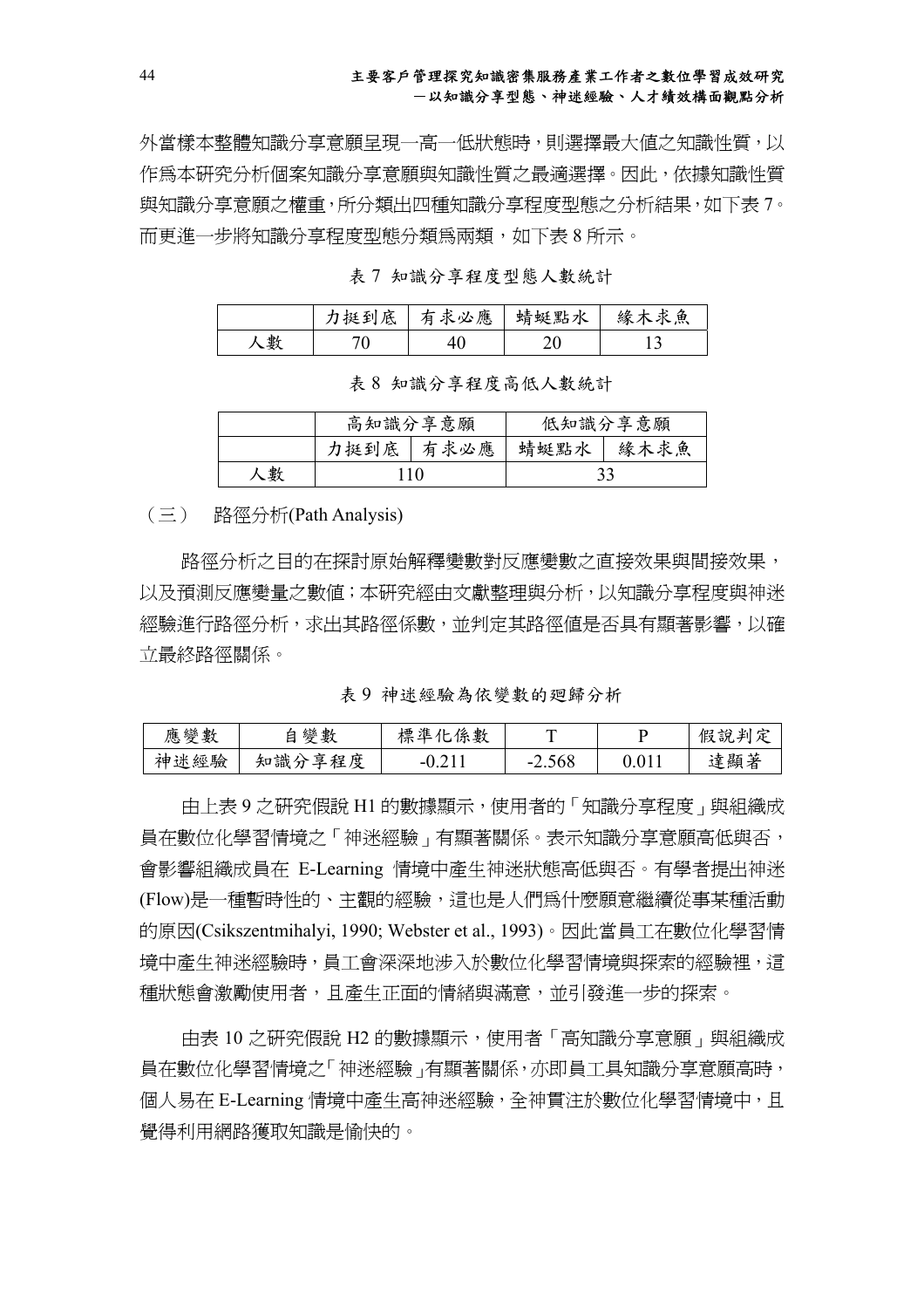表 10 神迷經驗與知識分享程度各構面之廻歸分析

| 應變數  | 變數<br>自 | 標準化係數    |          |       | 假說判定 |
|------|---------|----------|----------|-------|------|
| 神迷經驗 | 高知識分享   | $-0.369$ | $-2.209$ | 0.033 | 達顯著  |
| 神迷經驗 | 低知識分享   | $-0.164$ | $-0.923$ | 0.363 | 未達顯著 |

由表 10 之研究假說 H3 的數據顯示,使用者「低知識分享意願」與組織成 員在數位化學習情境之「神迷經驗」沒有顯著關係,亦即員工的知識分享意願低 時,個人在 E-Learning 情境較不易產生神迷經驗。

表 11 研究假說結果分析

| 研究假說        | 路徑係數值(P)         | 假說檢定結果 |
|-------------|------------------|--------|
| 知識分享程度→神迷經驗 | $-0.211(0.011*)$ | 獲得支持   |
| 高知識分享→神迷經驗  | $-0.369(0.035*)$ | 獲得支持   |
| 低知識分享→神迷經驗  | 0.164(0.363)     | 不獲得支持  |

\*\*\*表 P<0.000,\*\*表 P<0.01,\*表 P<0.05

因此,可由表 11 結果分析推論出,企業應該建立起互信的知識分享文化, 讓員工知道,多分享多學習是提高競爭力最好的方式,讓員工體認到利用網路進 行學習不僅僅可以提升、增強自我專業知識,並且可以創造企業最大的競爭優勢。

(四) 高神迷經驗與知識服務業人才多元廻歸分析

表 12 高神迷經驗對員工工作滿意度預測分析

| 未標準化係數<br>變項 |           |      | 標準化<br>係數 |            |
|--------------|-----------|------|-----------|------------|
|              |           | 標準誤  |           |            |
| 常數           | 1.007     | .318 |           | $3.166***$ |
| 專注           | 6.626E-03 | .067 | .071      | .983       |
| 喜悅           | .762      | .079 | .717      | $9.62***$  |

高神迷經驗對員工工作滿意度之預測分析:上表 12 乃列出以專注和喜悅為 預測變項,對員工工作滿意度進行多元廻歸分析的結果。由表可得知,高神迷經 驗的兩個構面對員工工作滿意度具有顯著的預測作用(F = 37.75, p < 0.001), 其 各構面共可解釋員工工作滿意度總變異量達到 50.5%,可見高神迷經驗對員工工 作滿意度有相當程度的影響力,因此研究假設 H4-1 成立。

進一步分析可得知,喜悅(β= .717,t = 9.26,p < .001)可以正向預測員工工 作滿意度。顯示出只要喜悅度越高,則員工工作滿意度就會越高。而專注構面的 預測能力雖不顯著,但對整體構面而言的影響程度是很高的,因此,可做為輔助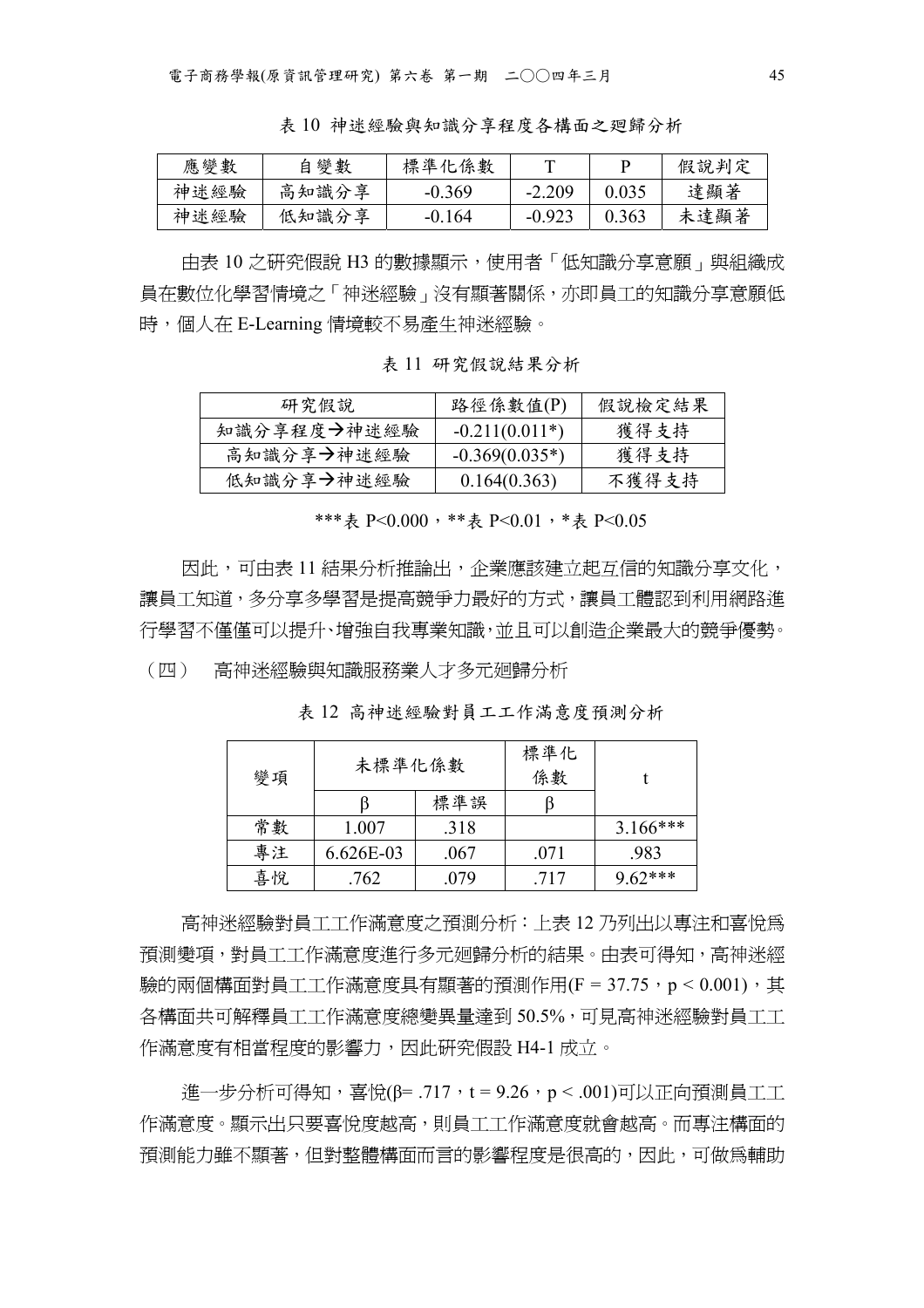參考。

| 變項 | 未標準化係數 |      | 標準化係<br>數 |           |
|----|--------|------|-----------|-----------|
|    |        | 標準誤  |           |           |
| 常數 | 21.59  | 2.17 |           | $9.94***$ |
| 專注 | .417   | .153 | .142      | $2.74**$  |
| 喜悅 | .397   | .150 | .124      | $2.67**$  |

表 13 高神迷經驗對資訊系統能力預測分析

高神迷經驗對資訊系統能力之預測分析:上表 13 乃列出以專注和喜悅為預 測變項,對資訊系統能力進行多元廻歸分析的結果。由表 13 可得知,神迷經驗 的兩個構面對資訊系統能力具有顯著的預測作用(F = 46.84, p < 0.001), 其各構 面共可解釋資訊系統能力總變異量達到 56%,可見高神迷經驗對資訊系統能力有 相當程度的影響力,因此研究假設 H4-2 成立。

進一步分析可得知,喜悅(β= .124,t = 2.67,p < .001)和專注(β= .142,t = 2.74,p < .001)可以正向預測資訊系統能力。研究結果顯示出當喜悅度和專注力 越高時,則資訊系統能力就會越高。

| 變項 | 未標準化係數 |      | 標準化係<br>數 |             |
|----|--------|------|-----------|-------------|
|    |        | 標準誤  |           |             |
| 常數 | .708   | .262 |           | $2.708**$   |
| 專注 | .613   | .057 | .601      | $8.13***$   |
| 喜悅 | .824   | .065 | .803      | $10.623***$ |

表 14 高神迷經驗對工作投入之預測分析

高神迷經驗對工作投入之預測分析:上表 14 乃列出以專注和喜悅為預測變 項,對工作投入進行多元廻歸分析的結果。由表可得知,神迷經驗的兩個構面對 工作投入具有顯著的預測作用(F = 67.567, p < 0.001), 其各構面共可解釋工作投 入總變異量達到 62.4%,可見高神洣經驗對工作投入有相當程度的影響力,因此 研究假設 H4-3 成立。

淮一步分析可得知,喜悅(β= .803,t = 10.623,p < .001)和專注(β= .601,t = 813,p < .001)可以正向預測工作投入。研究結果顯示出當喜悅度和專注力越高 時,則員工工作投入也就會越高。

由各構面之結果分析得知,具有高知識分享意願的高科技產業知識工作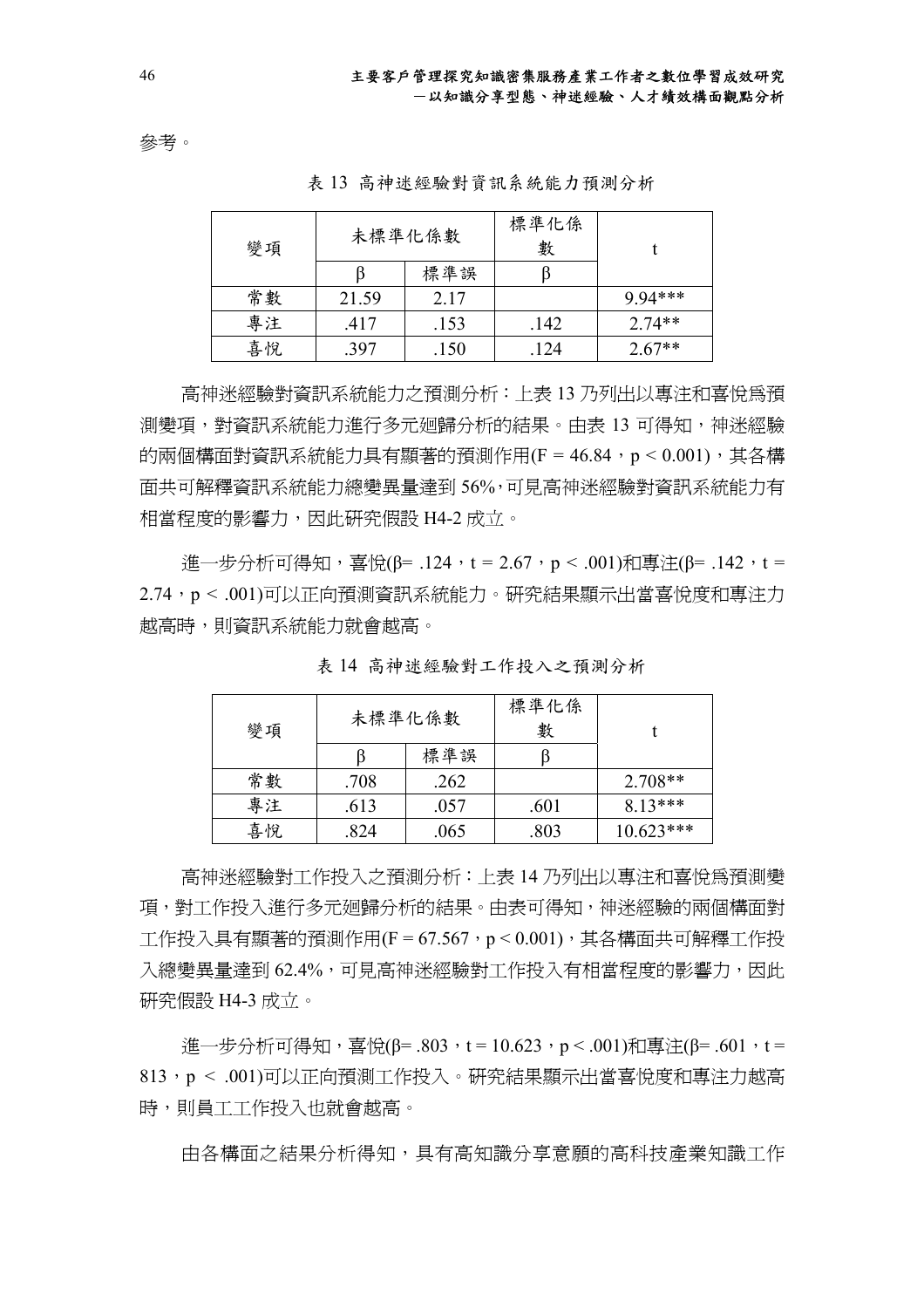者,易在 E-Learning 情境中產生高神洣經驗,進而影響其之人才績效。因此,由 本研究得知組織之高績效員工必須具備此三項特質:高知識分享意願、高神迷經 驗及高學習及成長績效。

# **4.** 研究成果

思科(Cisco)執行長錢伯斯(John Chambers)曾說:「教育將是網路下一波運用 之主軸」;管理大師彼得·杜拉克(Peter F. Drucker)也提到:「成人教育因網路 而將成為單一的最大產業」。隨著網際網路之迅速發展,許多知名跨國企業已開 始利用 E-Learning 進行企業內部職訓,促使 E-Learning 市場呈現快速成長。根據 資策會的調查,台灣 E-Learning 的市場將由 2001 年的台幣 3.8 億元成長至 2004 年的 30 億元(許朱勝,2002)。E-Learning 似乎已成為一股銳不可擋的趨勢,不論 企業人力資源部門、學校或教育訓練產業,尤其是數位學習服務之提供者,皆關 注於 E- Learning 之發展動態。

由本研究文獻蒐集整理在在顯示出:「企業 80%的競爭優勢主要是來自於 20%員工績效」的論點,企業必須不斷提升人力素質,才能保持企業的競爭力, 而組織可以藉著教育訓練活動的實施來改善員工的績效,進而提升人力素質,以 達到企業永續經營。在知識密集服務產業的發展過程中,企業若能將學習資源投 資於值得之處,其將會為企業帶來更佳的效益。因此,運用方法及技術(知識分 享程度、神迷經驗、平衡計分卡)來挖掘這 20%的主要人才,已是本研究可帶動 的熱門話題與思索。由本研究中可得知高科技知識群聚工作者的知識分享意願是 會直接影響到其知識分享屬性,且不同的知識屬性,也會影響到不同的知識分享 程度;另外,個人不同的知識分享程度對於神迷經驗上也會有所差異;再者,當 知識工作者一旦產生神迷經驗後,其會很願意繼續使用 E-Learning 來進行學習與 探索,並且深深地著迷於其中。最後,利用平衡計分卡之學習與成長構面測得高 神迷經驗者的績效結果顯示,高神迷經驗員工,同時也具備高人才績效,而員工 的專注和喜悅對其工作滿意度、資訊系統能力和工作投入也都有相當程度的影 響。冀能提供企業在知識密集服務產業的發展中,成功挖掘出 20%之主要高績 效員工。

本研究結果主要能提供企業在知識密集服務產業的發展中, 挖掘出 20%主 要員工,進而引領並提昇整體企業之 80%競爭優勢,在面對成為知識密集服務 之人才課題上,瞭解員工其所扮演的角色、能力及競爭力;且提供建議予企業, 期能適時提昇員工知識能力,並激發員工學習。因此,企業如果能善用 E-Learning 作為員工教育訓練的新模式,不僅可以讓企業的教育訓練成本大幅降低,而且可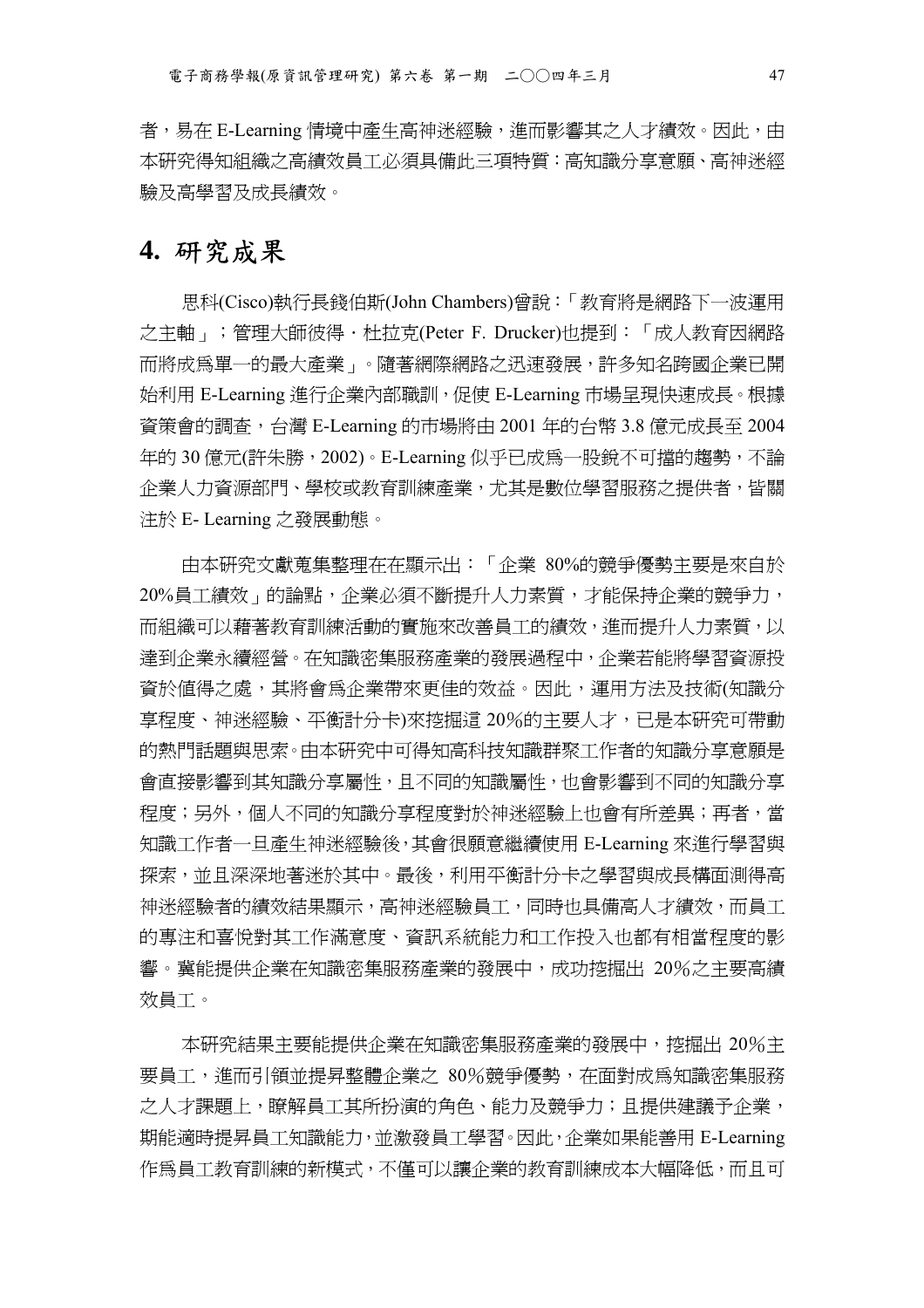以迅速提高員工知識及企業競爭力,讓企業的學習更靈活、員工的培育更彈性, 把知識留在企業裡,讓大家可以很方便的分享,如此互相配合與互動,才能爲組 織發揮最大之綜效。

# 參考文獻

- [1] 王文彥 (2002),《知識分享內外在動機與知識分享行為之研究以 A 公司為 例》,碩士論文,國立中央大學人力資源管理研究所。
- [2] 王健全 (2001), "知識服務業全球競爭之發展願景與策略", 《第四屆全 國工業發展會議》,第五分組會議資料。
- [3] 王靜惠 (1997),《網路瀏覽涉入與流暢經驗之相關性探討》,碩士論文, 國立中正大學企業管理研究所。
- [4] 王誕生、林柏章 (2001),"促進組織知識分享之策略",《管理雜誌》,(323), 114-118。
- [5] 行政院主計處,中華民國台灣地區國民所得,http://www.dgbas.gov.tw/.
- [6] 吳思華 (2001),"知識經濟、知識資本與知識管理",《台灣產業研究》,(4)。
- [7] 吳有順 (2000),《網路社群知識分享過程之研究-以企業管理教學網站為 例》,碩士論文,政治大學企業管理學系。
- [8] 吳秉恩 (1999), "以競爭力為基礎的人力資源策略",刊於《1997 亞洲華 人家具研討會》。
- [9] 林幸華、連麗真 (2002),《導入線上學習的第 e 步》,台北:漢智電子商 務出版社公司。
- [10] 洪明洲 (1999),《網路教學》,台北:華彩軟體股份有限公司。
- [11] 馬爲揚 (2002), "竹科 IC 產業群聚成功實例之探討", 《ITIS 產業論壇》,  $4(1)$
- [12] 夏侯欣鵬 (2001),《信任與權力對組織內知識分享意願影響之研究—以銀 行放款部門主管為例》,碩士論文,政治大學企業管理研究所。
- [13] 陳永 隆 (2000), "由 80/20 法則突破知識分享的心防", http://www.asia-learning.com/chen2000。
- [14] 陳永隆 (2002), "知識管理的 e 策略", http://www.asia-learning.com/chen2000/article/47086252/。
- [15] 許朱勝 (2002年10月26日), "e-learning 擋不住的學習風潮",經濟日報, 28 版。
- [16] 黃立文 (1998), "網路使用者的快感與神迷-遊戲理論與網路瀏覽行為之 初探",刊於《台灣學術網路一九九八研討會論文集》,高雄:中山。
- [17] 黃貝玲 (2001), "從線上學習的發展看企業線上訓練",《電子化企業: 經理人報告》,(19), 12-23。
- [18] 黃銘廷 (2001),《公務人員知識分享意願、組織信任與組織文化之關係研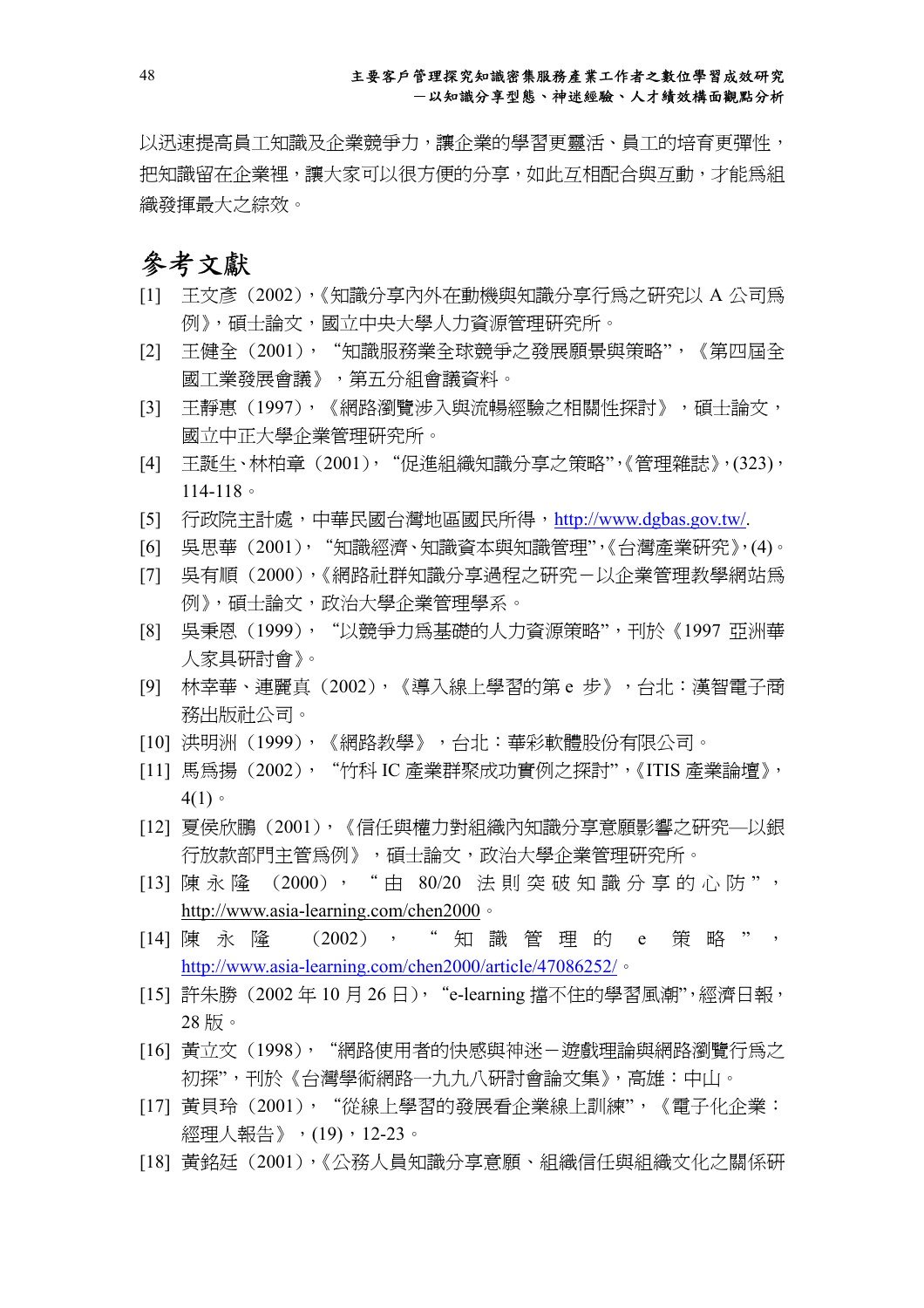究》,碩士論文,國立台灣科技大學技術及職業教育研究所。

- [19] 黃瓊慧 (2000), 《從沈浸(Flow)理論探討台灣大專學生之網路使用行為》, 碩士論文,國立交通大學傳播管理研究所。
- [20] 張定綺譯、Csikszentmihalyi 著 (1993),《快樂,從心開始》,台北:天下。
- [21] 張德儀(1998),《WWW 使用者之瀏覽行為與心理探究》,碩士論文,中 正大學企業管理研究所。
- [22] 湯宗益、廖莉芬 (2002),"遠距教學系統人機互動之研究**:** 以 Flow 理論 為基礎",《中央警察大學資訊、科技與社會學報》,2(2)。
- [23] 蘇柏洲 (2001),《企業員工知識分享意願因素之研究》,碩士論文,長榮管 理學院經營管理研究所。
- [24] 薛立敏、承立平、杜英儀、張維倫 (2003), "台灣知識密集服務產業發展 策略",《國家政策季刊》,2(2),123-142。
- [25] 劉林財 (2003),《QS-9000 關鍵成功因素對高科技產業組織績效影響之實證 研究-以半導體及其相關電子產業為例》,碩士論文,成功大學管理學院 EMBA。
- [26] 劉明德等合譯、Edmund R.G. and R.S. Larry 合著 (1993),《管理學—競爭 優勢》,370~382。
- [27] 經濟部工業局網站 (2002), "經濟部工業局推動新興產業之發展政策與方 向新聞稿", http://www.moeaidb.gov.tw。
- [28] Anastasi, A. (1998), *Psychological testing (6<sup>th</sup> ed.)*, New York: Macmillan.
- [29] Badaracco, J. (1991), "The Knowledge Link: How Firm Compete through Strategic Alliance", *Harvard Business School Press*, Boston.
- [30] Bourdreau, A. and G. Couillard (1999), "System Integration and Knowledge Management", *Information Systems Management*, Fall, 24-32.
- [31] Chen, H., R. T. Wigand and M. S. Nilan (1999), "Optimal experience of Web activities", *Computers in Human Behavior*, (15), 585-908.
- [32] Chen, H., R. T. Wigand and N. Michael (2000), "Exploring Web users' optimal flow experience", *Information Technology & People*, 4(13), 263-282.
- [33] Csikszentmihalyi, M. and I. S. Csikszentmihalyi (1988), *OptimalExperience: Psychology Studies of Flow in Consciousness*, New York: Cambridge University Press.
- [34] Csikszentmihalyi, M. (1975), *Beyond Boredom an Anxiety*, San Francisco: Josey-Bass.
- [35] Csikszentmihalyi, M. (1990), *Flow: The Psychology of Optimal Experience*, New York: Harper Collins.
- [36] Diller, H. (1992), "Euro key account management", *Marketing: Zeitschrift fur Forschung und Praxis*, 4(14), 239–245.
- [37] Drucker, P. F. (1993), *Post-Capitalist Society*, New York: Harper Business.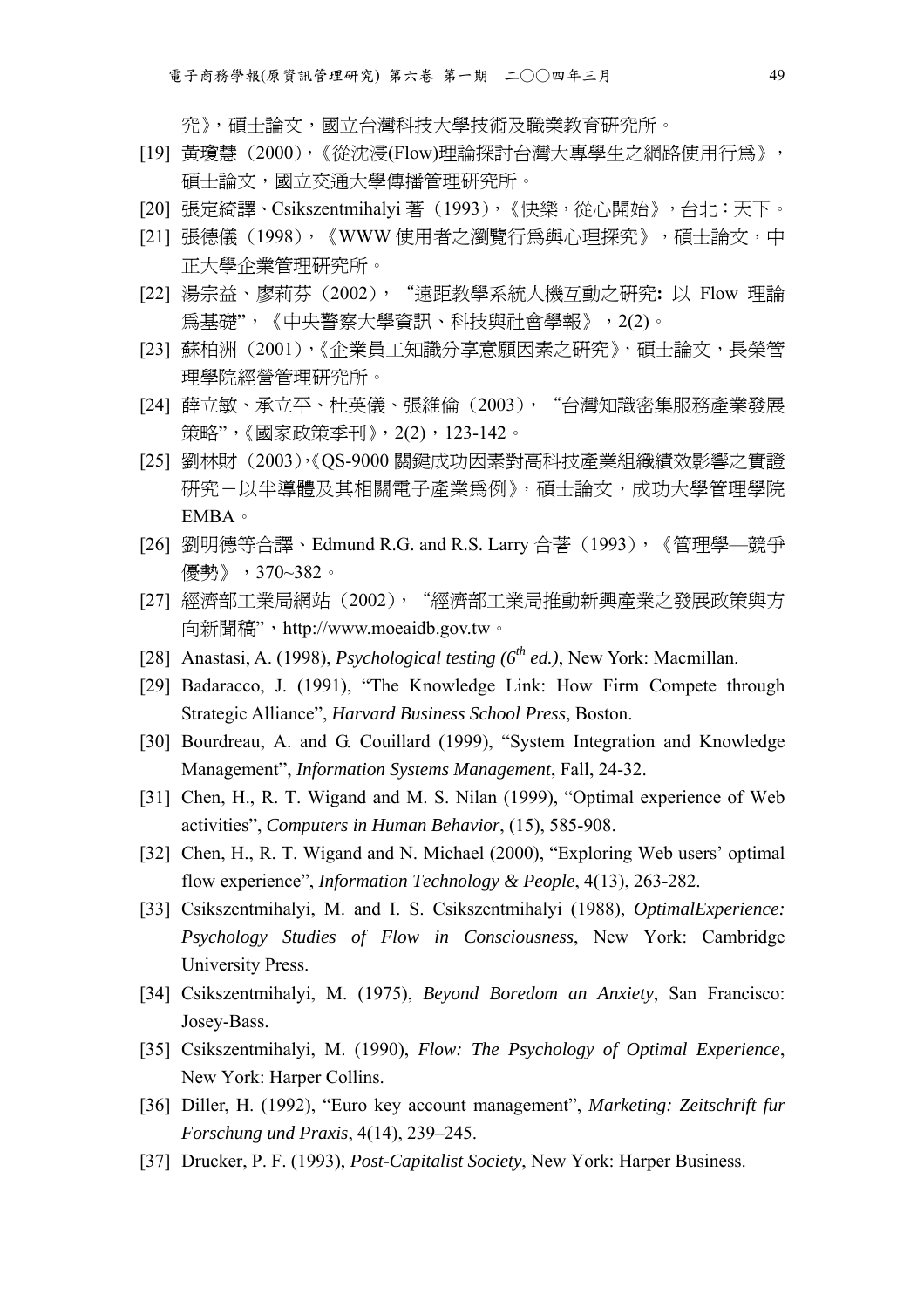- [38] Ellis, G. D., E. V. Judith and M. Catherine (1994), "Measurement and Analysis Issues with Explanation of Variance in Daily Experience Using the Flow Model", *Journal of Leisure Research*, 4(26), 337-356.
- [39] Ghani, A. J. and P. S. Deshpande (1994), "Task Characteristics and the experience of optimal flow in human – computer interaction", *The journal of psychology*, 4(128), 381-389.
- [40] Gruber, H. G. (2000), *Does Organisational Culture Affect theSharing of Knowledge? The Case of a Department in a High-Technology Company*, Unpublished master's thesis, Carlton University, Ottawa, Ontario.
- [41] Hedlund, G. (1994), "A model of knowledge management and the N-form corporation", *Strategic Management Journal*, (15), 73-90.
- [42] Herzberg, F. (1959), *The motivation to work*, New York: Wiley.
- [43] Hoffman, M. L. (1975), "Altruistic Behavior and the Parent-Child Relationship", *Journal of Personality and Social Psychology*, (31).
- [44] Hoffman, D. L. and T. P. Novak (1996), "Marketing in Hypermedia Computer-Mediated Environments: Conceptual Foundations", *Journal of Marketing*, (60), 50-68.
- [45] Jane, W. and J. J. Martocchio (1992), "Microcomputer playfulness: Development of a measure with workplace implications", *MIS Quarterly*, 201-226.
- [46] Jackson, S. A. and H. W. Marsh (1996), "Development and Validation of a scale to measure optimal experience: the flow state scale", *Journal of sport & exercise psychology*, (18), 17-35.
- [47] Kaplan-Leiserson, E. (2002), "E-Learning Glossary", *American Society for Training and Development (ASTD)'s online magazine*, http://www.learningcircuits.org/glossary.html.
- [48] Kaplan, R. S. and D. P. Norton (1996), *The balanced scorecard: translating strategy into action*, Boston, Massachusetts, Harvard Business School Press.
- [49] Koufaris, M. (2002), "Applying the technology acceptance model and flow theory to onlineconsumer behavior", *Information systems research*, 2(13), 205-223.
- [50] Massimini, F. and C. Massimo (1988), "The systematic assessment of flow in daily experience" In M. Csikszentmihalyi, (Eds.), *Optimal experience: Psychological studies of flow in consciousness*, New York: Cambridge University Press.
- [51] McDonald, M., T. Millman and B. Rogers (1997), "Key account management: theory, practice and challenges", *Journal of Marketing Management*, (13), 737-757.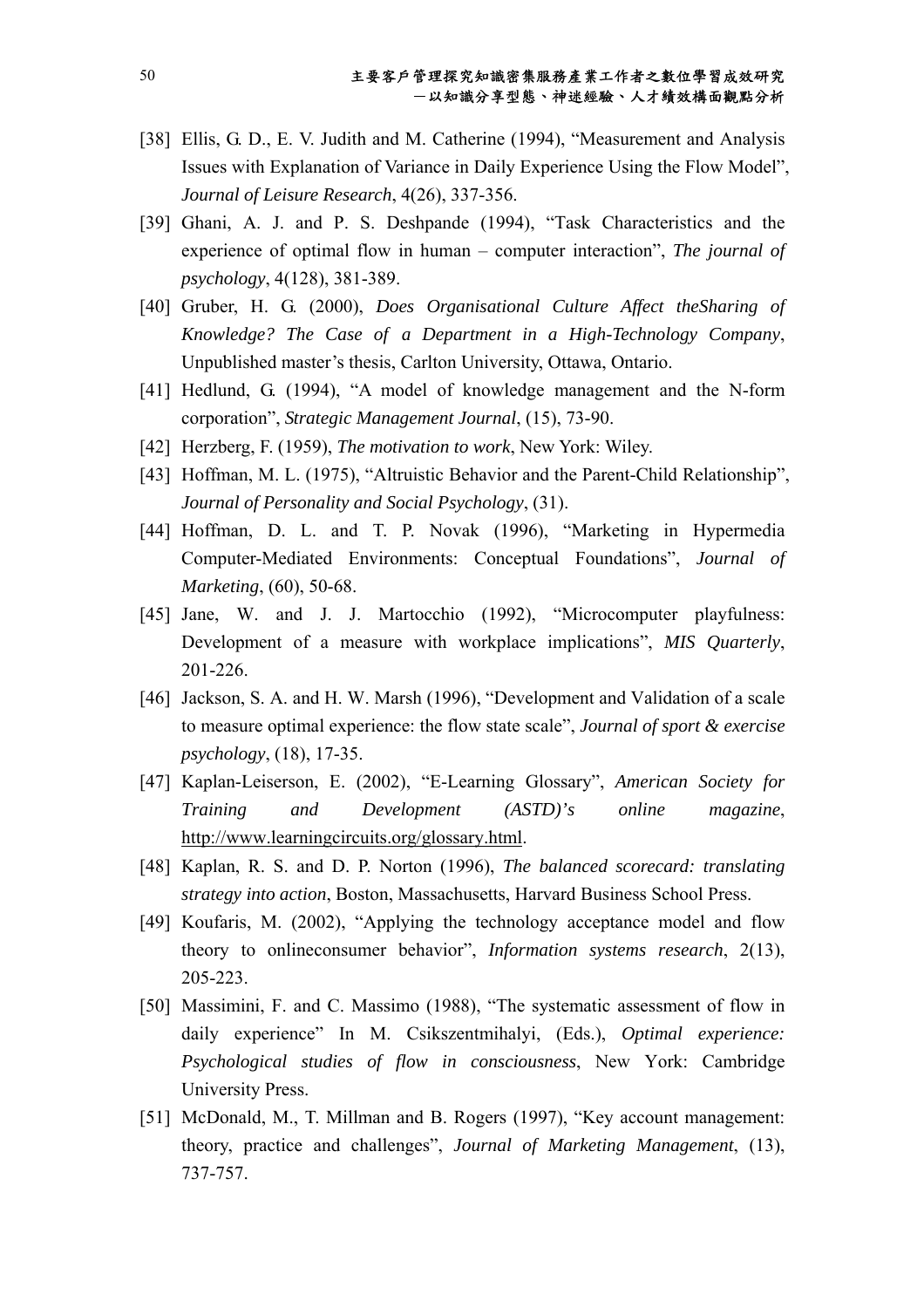- [52] Miles et al. (1995), "Knowledge-Intensive Business Services-User, Carriers and Sources of Innovation", *EIMS Publication*, (15).
- [53] Millman, T. F. and K. J. Wilson (1994), "From Key Account Selling to Key Account Management", *Tenth Annual Conference on Industrial Marketing and Purchasing*, University of Groningen, The Netherlands.
- [54] Muller, E. and A. Zenker (2001), "Business Services as Actors of Knowledge Transformation: the Role of KIBS in Regional and National Innovation Systems", *Research policy*, 9(30).
- [55] Nonaka, I. and H. Takeuchi (1995), *The Knowledge-Creating Company*, Oxford University Press. 楊子江、王美音譯 (1997),《創新求勝:智價企業論》, 台 北:遠流出版。
- [56] Novak, T. P., D. L. Hoffman and Y. F. Yung (1998), "Measuring the Flow Construct in Online Environments: A Structural Modeling Approach", Unpublished manuscript.
- [57] Nunnally, J. C. (1978), *Psychometric Theory*, New York: McGraw Hill, 2nd edition.
- [58] O'Connell, B. (2002), *The Career Survival Guide: Making Your Next Career Move*, McGraw-Hill Trade, 1st edition.
- [59] Ojasalo, J. (2002), "Key Account Management in information-intensive services", *Journal of Retailing and Consumer Services*, (9), 269–276.
- [60] Organization for Economic Cooperation and Development (1996), "Science, technology and industry scoreboard: benchmarking knowledge-based Economies", *Organization for Economic Cooperation and Development*, Paris.
- [61] Piccoli, G., R. Ahmad and B. Lves (2001), "Web-Based Virtual Learning Enironments: A Research Framework and a Preliminary Assessment of Effectiveness in Basic IT Skills Training", *MIS Quarterly*, 4(25), 401-426.
- [62] Polanyi, M. (1967), *The Tacit Dimension*, M.E. Sharp Inc, NY.
- [63] Probst, G., S. Raub and K. Romhardt (2003), *Managing Knowledge*:*Building Blocks for Success*, John Wiley & Sons. 謝清佳審定(2003),《知識管理》,智 勝文化。
- [64] Quinn, J., P. Anderson and S. Finkelstein (1996), "Managing professional intellect: making the most of the best", *Harvard Business Review*.
- [65] Rob, B. et al. (1998), "Services in Innovation: Knowledge Intensive Business Services (KIBS) as Co-Producer of Innovation", TSER-SI4S-Project, TNO-SI4S Synthesis Papers S3.
- [66] Roger, R. W. (2001), "A theoretical look at firm performance in high-tech organizations: what does existing theory tell us?", *The Journal of High Technology Management Research*, 12(1), 39-61.